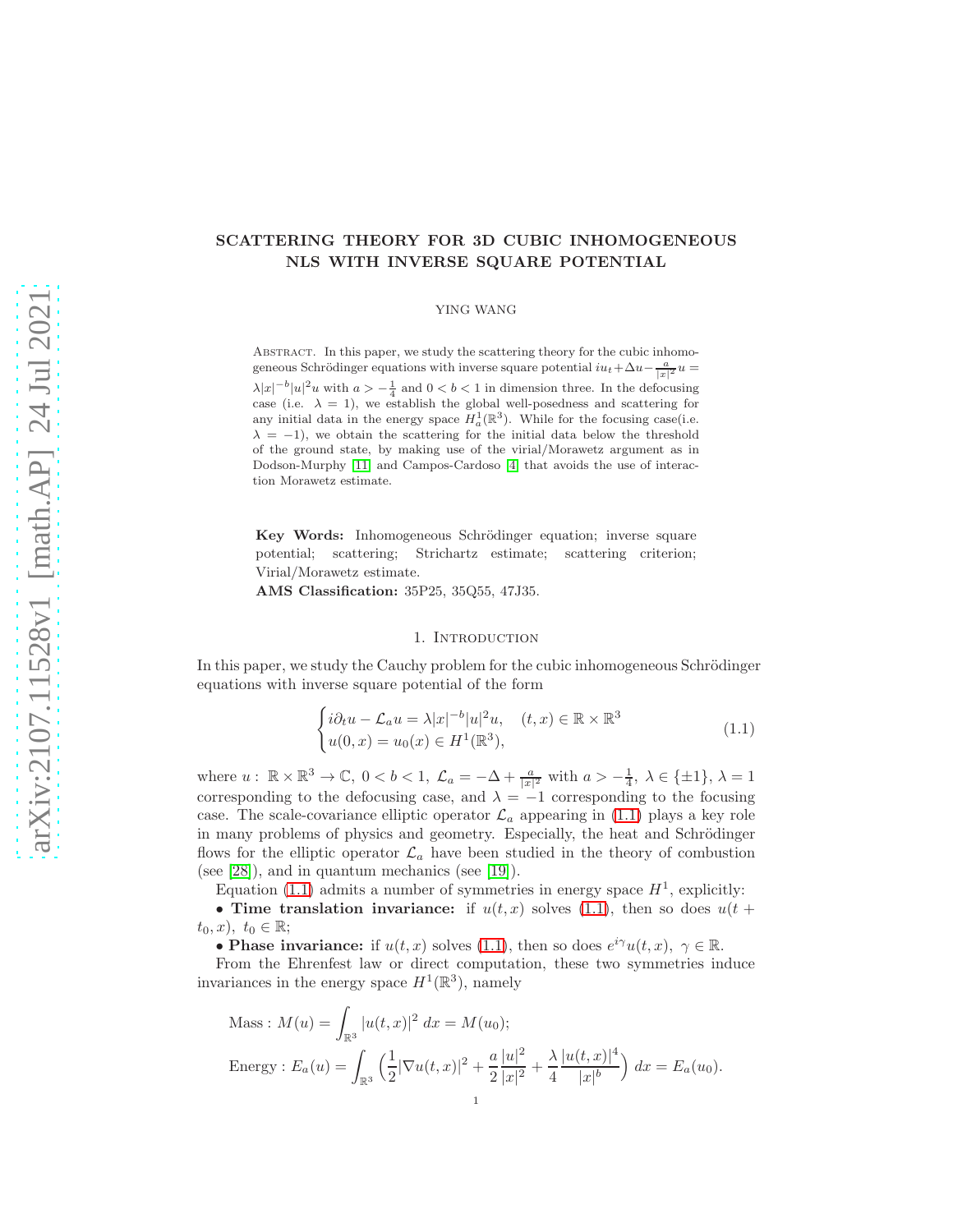#### <span id="page-1-2"></span>2 YING WANG

• Scaling invariance: if  $u(t, x)$  solves [\(1.1\)](#page-0-0), then so does  $u_u(t, x)$  defined by

<span id="page-1-0"></span>
$$
u_{\mu}(t,x) = \mu^{\frac{2-b}{2}} u(\mu^2 t, \mu x), \quad \mu > 0.
$$
 (1.2)

This scaling defines a notion of *criticality* for  $(1.1)$ . In particular, one can check that the only homogeneous  $L_x^2$ -based Sobolev space that is left invariant under [\(1.2\)](#page-1-0) is  $\dot{H}_x^{s_c}(\mathbb{R}^3)$ , where the *critical regularity*  $s_c$  is given by  $s_c := \frac{1+b}{2}$ ,

$$
||u_{\mu}(t,\cdot)||_{\dot{H}_{x}^{s_c}(\mathbb{R}^3)} = ||u(\mu^2 t,\cdot)||_{\dot{H}_{x}^{s_c}(\mathbb{R}^3)}.
$$

For  $s_c = 1$ , we call the problem [\(1.1\)](#page-0-0) energy critical. For  $s_c = 0$ , we call the problem mass critical, while for  $0 < s_c < 1$  we call the problem mass supercritical and energy subcritical. In this paper, we will focus on the case  $\frac{1}{2} < s_c < 1$ , i.e.  $0 < b < 1$ . To state our main result, we first recall the history of the study for the problem [\(1.1\)](#page-0-0).

When  $a = 0$ , we write the problem  $(1.1)$  as

<span id="page-1-1"></span>
$$
i\partial_t u + \Delta u = \lambda |x|^{-b} |u|^2 u, \quad (t, x) \in \mathbb{R} \times \mathbb{R}^3. \tag{1.3}
$$

This model can be thought of as modeling inhomogeneities in the medium in which the wave propagates, see [\[18\]](#page-14-3). Especially, when  $b = 0$ , the local and global wellposedness for the Schrödinger equation  $(1.3)$  has been intensively studied in [\[3,](#page-13-1) [6,](#page-13-2) [7,](#page-13-3) [10,](#page-14-4) [11,](#page-14-0) [12,](#page-14-5) [13,](#page-14-6) [17,](#page-14-7) [27\]](#page-14-8). First, Cazenave and Weissler [\[7\]](#page-13-3) proved that  $(1.3)$  with  $b = 0$ is locally wellposed in  $H^1(\mathbb{R}^3)$ . On the other hand, since the lifespan of the local solution depends only on the  $H^1$ -norm of the initial data, one can easily obtain the global wellposedness for  $(1.3)$  with  $b = 0$  from the conservation of mass and energy when  $\lambda = 1$ . Furthermore, Ginibre and Velo [\[16\]](#page-14-9) proved the scattering by making use of the almost finite propagation speed

$$
\int_{|x| \ge a} |u(t, x)|^2 \, dx \le \int \min\left(\frac{|x|}{a}, 1\right) |u(t_0)|^2 \, dx + \frac{C}{a} \cdot |t - t_0|
$$

for large spatial scale and the classical Morawetz inequality in [\[23\]](#page-14-10)

$$
\iint_{\mathbb{R}\times\mathbb{R}^3} \frac{|u(t,x)|^4}{|x|} dt dx \lesssim \|u\|_{L_t^\infty \dot{H}^{\frac{1}{2}}}^2 \lesssim C\big(M(u_0), E_0(u_0)\big) \tag{1.4}
$$

for small spatial scale. Lately, one can give another simple proof by using I-term's interaction Morawetz estimate[\[10\]](#page-14-4)

$$
||u||_{L_{t,x}^{4}(\mathbb{R}\times\mathbb{R}^{3})} \leq C(M(u_{0}),E_{0}(u_{0})).
$$
\n(1.5)

While for the focusing case  $\lambda = -1$ , under the assumption

$$
M(u_0)E_0(u_0) < M(Q)E_0(Q)
$$
 and  $||u_0||_{L^2}||u_0||_{\dot{H}^1} < ||Q||_{L^2}||Q||_{\dot{H}^1}$  (1.6)

with Q being the ground state of the elliptic equation  $-\Delta Q + Q = Q^3$ , Holmer and Roudenko [\[17\]](#page-14-7) utilized concentration compactness/rigity method to obtain the global well-posedness and scattering result for the radial initial date. Lately, this was extended to the nonradial inital data by Duyckaerts-Holmer-Roudenko [\[13\]](#page-14-6). Recently, Dodson-Murphy [\[11,](#page-14-0) [12\]](#page-14-5) gave another simple proof that avoids the use of concentration compactness by making use of virial/Morawetz estimate. When  $b \neq 0$ , Farah and Guzmán [\[15\]](#page-14-11) established the scattering result for the radial initial date below the ground state. This was extended to the nonradial initial data by Miao, Murphy, and Zheng [\[24\]](#page-14-12) by exploiting the embedding of nonlinear profile. Recently, Campos and Cardoso [\[4\]](#page-13-0) gave a simple proof of the result in [\[24\]](#page-14-12) by using Dodson-Murphy's new method in [\[11\]](#page-14-0) and developing the decay  $|x|^{-b}$  in the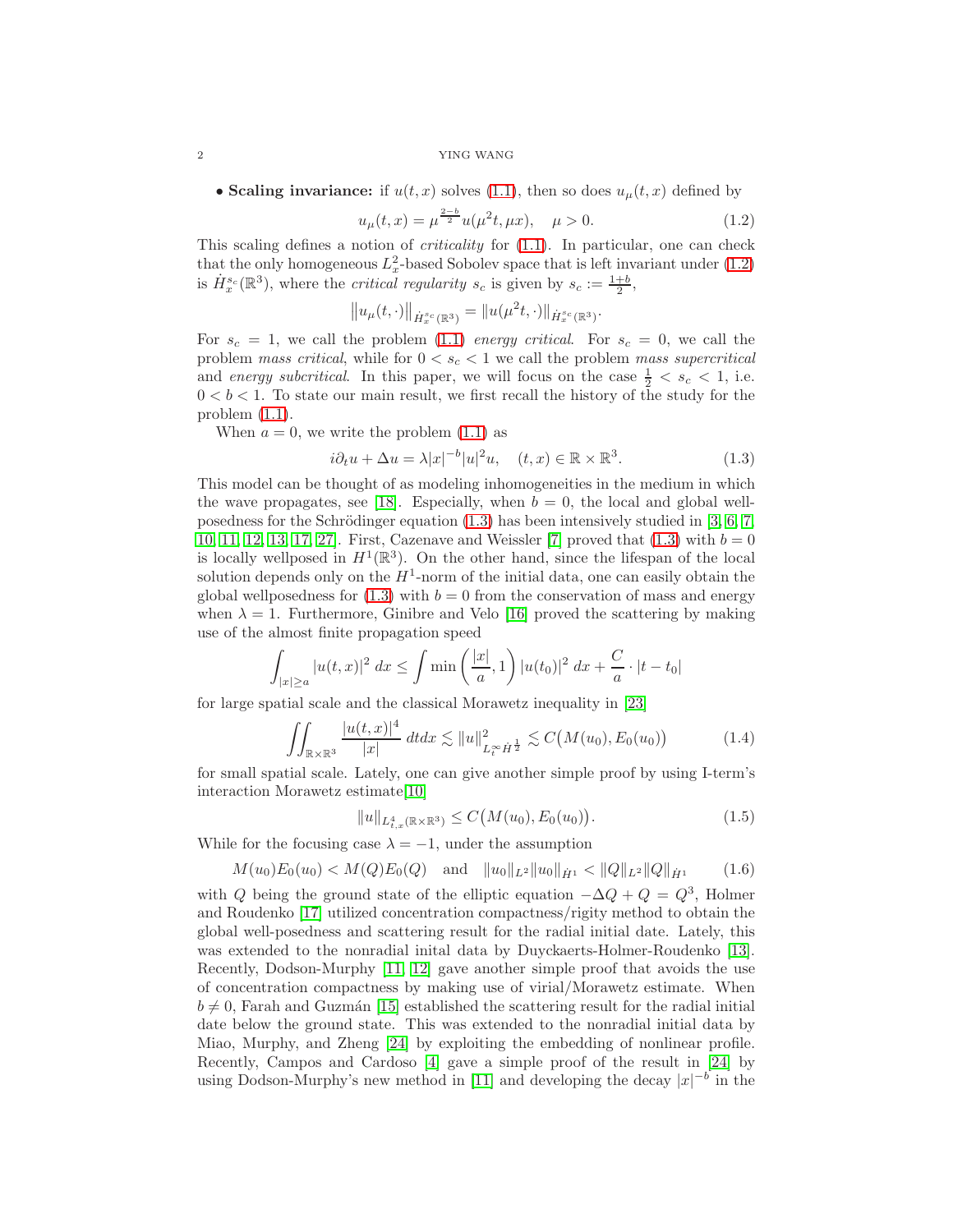#### 3D CUBIC INLS 3

<span id="page-2-3"></span>nonlinear term that avoids the use of interaction Morawetz estimate. In this paper, we will utilize the argument as in [\[4\]](#page-13-0) to consider the case that  $a > -\frac{1}{4}$  and  $0 < b < 1$ .

When  $b = 0$ , we can write the equation [\(1.1\)](#page-0-0) as

<span id="page-2-0"></span>
$$
i\partial_t u - \mathcal{L}_a u = \lambda |u|^2 u, \quad (t, x) \in \mathbb{R} \times \mathbb{R}^3. \tag{1.7}
$$

This model appears in several physical settings, such a quantum field equations or black hole solutions of the Einstein's equations (see [\[19\]](#page-14-2) and the references therein). Fanelli, Felli, Fontelos, and Primo proved in [\[14\]](#page-14-13) investigated the validity of the time-decay estimate for the Schrödinger evolution and proved that it holds, in some specific cases, including the inverse square potential. The Strichartz estimates, an essential tool for studying the behaviour of solutions to nonlinear dispersive equations, have been developed by Burq-Planchon-Stalker-Tahvildar-Zadeh [\[2\]](#page-13-4) by using the perturbation method. Zhang-Zheng [\[29\]](#page-14-14) studied the defocusing case( $\lambda =$ 1), establishing well posedness and scattering for  $a > 0$ . While for the focusing case:  $\lambda = -1$ , Killip, Visan, Murphy and Zheng [\[21\]](#page-14-15) generalized Duyckaerts-Holmer-Roudenko's result of [\[13\]](#page-14-6) to the problem [\(1.7\)](#page-2-0) with  $\lambda = -1$  by assuming that

<span id="page-2-1"></span>
$$
M(u_0)E_a(u_0) < M(Q_{a\wedge 0})E_{a\wedge 0}(Q_{a\wedge 0}), \quad \|u_0\|_{L_x^2} \|u_0\|_{\dot{H}_a^1} < \|Q_{a\wedge 0}\|_{L_x^2} \|Q_{a\wedge 0}\|_{\dot{H}_{a\wedge 0}^1},\tag{1.8}
$$

where  $A \wedge B = \min\{A, B\}$ , and  $Q_a$  solves the elliptic problem

$$
\mathcal{L}_a Q_a + Q_a = |Q_a|^2 Q_a,\tag{1.9}
$$

and

$$
||f||_{\dot{H}_a^1}^2 := ||\sqrt{\mathcal{L}_a}f||_{L_x^2(\mathbb{R}^3)}^2 = \int_{\mathbb{R}^3} \left( |\nabla f|^2 + a\frac{|f|^2}{|x|^2} \right) dx. \tag{1.10}
$$

We remark that the assumption  $(1.8)$  follows from the sharp Gagliardo-Nirenberg inequality:

$$
||f||_{L_x^4(\mathbb{R}^3)}^4 \le C_a ||f||_{L_x^2(\mathbb{R}^3)} ||\sqrt{\mathcal{L}_a} f||_{L_x^2(\mathbb{R}^3)}^3. \tag{1.11}
$$

When  $a \neq 0$  and  $b \neq 0$ , the problem [\(1.1\)](#page-0-0) is a model from various physical contexts, for example, in nonlinear optical systems with spatially dependent interactions (see [\[1\]](#page-13-5) and the references therein). Recently, using the following Gagliardo-Nirenberg-type estimate

<span id="page-2-2"></span>
$$
\int_{\mathbb{R}^3} \frac{|f(x)|^4}{|x|^b} \, dx \le C_a \|f\|_{L_x^2(\mathbb{R}^3)}^{1-b} \|\sqrt{\mathcal{L}_a} f\|_{L_x^2(\mathbb{R}^3)}^{3-b}, \ 0 < b < 1,\tag{1.12}
$$

Campos and Guzmán [\[5\]](#page-13-6) established sufficient conditions for global existence and blow-up in the energy space  $H_a^1 = \dot{H}_a^1 \cap L^2$  for the focusing case:  $\lambda = -1$ , by assuming that

$$
M(u_0)E_a(u_0) < M(Q_{a,b})E_a(Q_{a,b}).\tag{1.13}
$$

Furthermore, they also showed that the equality in [\(1.12\)](#page-2-2) above is attained by a function  $Q_{a,b} \in H_a^1$ , which is a positive solution to the elliptic equation

$$
\mathcal{L}_a Q_{a,b} + Q_{a,b} = |x|^{-b} |Q_{a,b}|^2 Q_{a,b}.
$$
\n(1.14)

In this paper, we aim to study the scattering theory for the problem [\(1.1\)](#page-0-0) in the defocusing case  $\lambda = 1$ , and establish the scattering result for the global solution obtained in [\[5\]](#page-13-6) for the focusing case  $\lambda = -1$ . More precisely, our main result is as follows.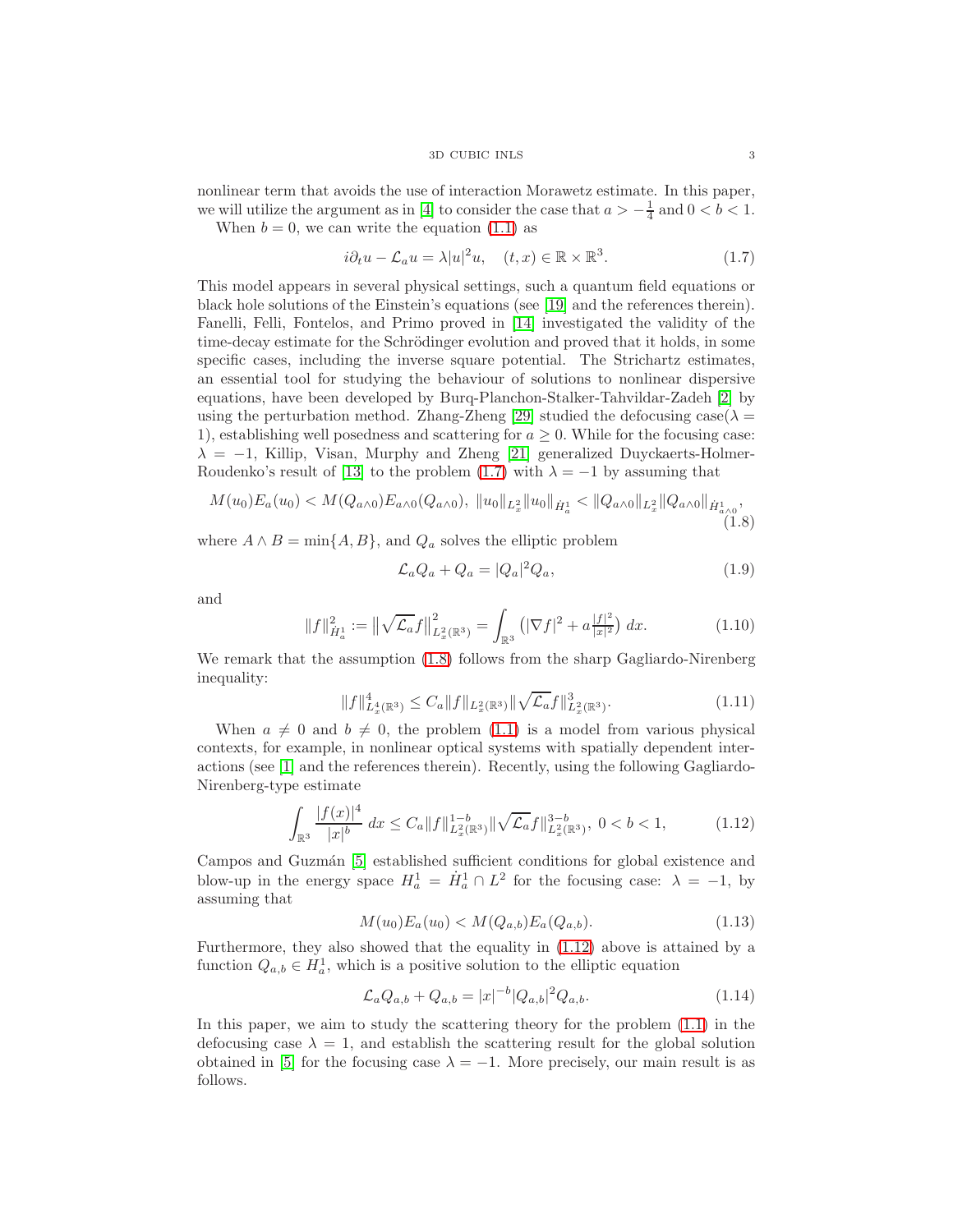#### <span id="page-3-5"></span>4 YING WANG

<span id="page-3-0"></span>**Theorem 1.1** (Main result). Let  $a > -\frac{1}{4}$ ,  $0 < b < 1$ ,  $\lambda \in \{\pm 1\}$ ,  $u_0 \in H_a^1(\mathbb{R}^3)$ . In the focusing case  $\lambda = -1$ , we also assume that

<span id="page-3-1"></span>
$$
M(u_0)E_a(u_0) < M(Q_{a,b})E_a(Q_{a,b}), \quad \|u_0\|_{L^2} \|u_0\|_{\dot{H}^1_a} < \|Q_{a,b}\|_{L^2} \|Q_{a,b}\|_{\dot{H}^1_a}.\tag{1.15}
$$

Then, there is a unique global solution  $u \in C(\mathbb{R}, H_a^1) \cap L_t^4 L_x^6(\mathbb{R} \times \mathbb{R}^3)$  to [\(1.1\)](#page-0-0) and it scatters in the sense that there exists  $u_{\pm} \in H_a^1(\mathbb{R}^3)$  such that

$$
\lim_{t \to \pm \infty} ||u(t, \cdot) - e^{it\mathcal{L}_a} u_{\pm}||_{H_a^1} = 0.
$$
\n(1.16)

**Remark 1.2.** ( $i$ ) By the same argument as in this paper, one can also obtain the similar result for the general nonlinear term  $|x|^{-b}|u|^{p-1}u$ . The restriction for dimension three stems from the dispersive estimate for the Schrödinger operator  $e^{it\mathcal{L}_a}$ , which was established in [\[14\]](#page-14-13) for dimension three. The dispersive estimates in higher dimensions large than four are still open. And the dispersive estimate for the radial initial data was obtained in Zheng [\[31\]](#page-14-16). Combining such dispersive estimate with the argument as in this paper, one can get the similar result in higher dimensions but for the radial initial data.

 $(ii)$  In Appendix, we will first establish the interaction Morawetz estimate in the defocusing case. As an application, we give a simple proof for the scattering theory for [\(1.1\)](#page-0-0) with  $\lambda = 1$  but  $a > 0$ . While in Theorem [1.1,](#page-3-0) we can get the scattering result for the negative a by making use of the virial/Morawetz argument.

Outline of the proof: By using Strichartz estimates, the fixed point argument, mass/energy conservation and variational analysis, Campos and Guzmán [\[5\]](#page-13-6) have established the global solution for the problem [\(1.1\)](#page-0-0) under the assumption [\(1.15\)](#page-3-1). Therefore, we only need to show the scattering part of Theorem [1.1.](#page-3-0) To do this, we will establish a scattering criterion by following the argument as in [\[4,](#page-13-0) [11,](#page-14-0) [26\]](#page-14-17).

<span id="page-3-2"></span>**Lemma 1.3** (Scattering criterion). Suppose  $u : \mathbb{R} \times \mathbb{R}^3 \to \mathbb{C}$  is a global solution to [\(1.1\)](#page-0-0) satisfying

$$
\sup_{t \in \mathbb{R}} \|u\|_{H_a^1(\mathbb{R}^3)} \le E. \tag{1.17}
$$

There exist  $\epsilon = \epsilon(E) > 0$  and  $R = R(E) > 0$  such that if

<span id="page-3-3"></span>
$$
\liminf_{t \to \infty} \int_{|x| < R} |u(t, x)|^2 \, dx \le \epsilon^2,\tag{1.18}
$$

then, u scatters forward in time.

By Lemma [1.3,](#page-3-2) we are reduced to verify the assumption  $(1.18)$ . By Hölder's inequality, [\(1.18\)](#page-3-3) follows from the following lemma.

**Lemma 1.4.** There exists a sequence of times  $t_n \to \infty$  and a sequence of radii  $R_n \rightarrow \infty$  such that

$$
\lim_{n \to \infty} \int_{|x| \le R_n} \frac{|u(t_n, x)|^4}{|x|^b} \, dx = 0. \tag{1.19}
$$

By the Mean Value Theorem, the above lemma can be derived by the following proposition(choosing T sufficiently large and  $R = T^{\frac{1}{b+1}}$ ).

<span id="page-3-4"></span>**Proposition 1.5** (Morawetz estimate). Let  $T > 0$ . For  $R = R(\delta, M(u_0), Q_{a,b})$ sufficiently large, we have

$$
\frac{1}{T} \int_0^T \int_{|x| \le \frac{R}{4}} |u(t, x)|^{p+1} dx dt \lesssim \frac{R}{T} + \frac{1}{R^b}.
$$
\n(1.20)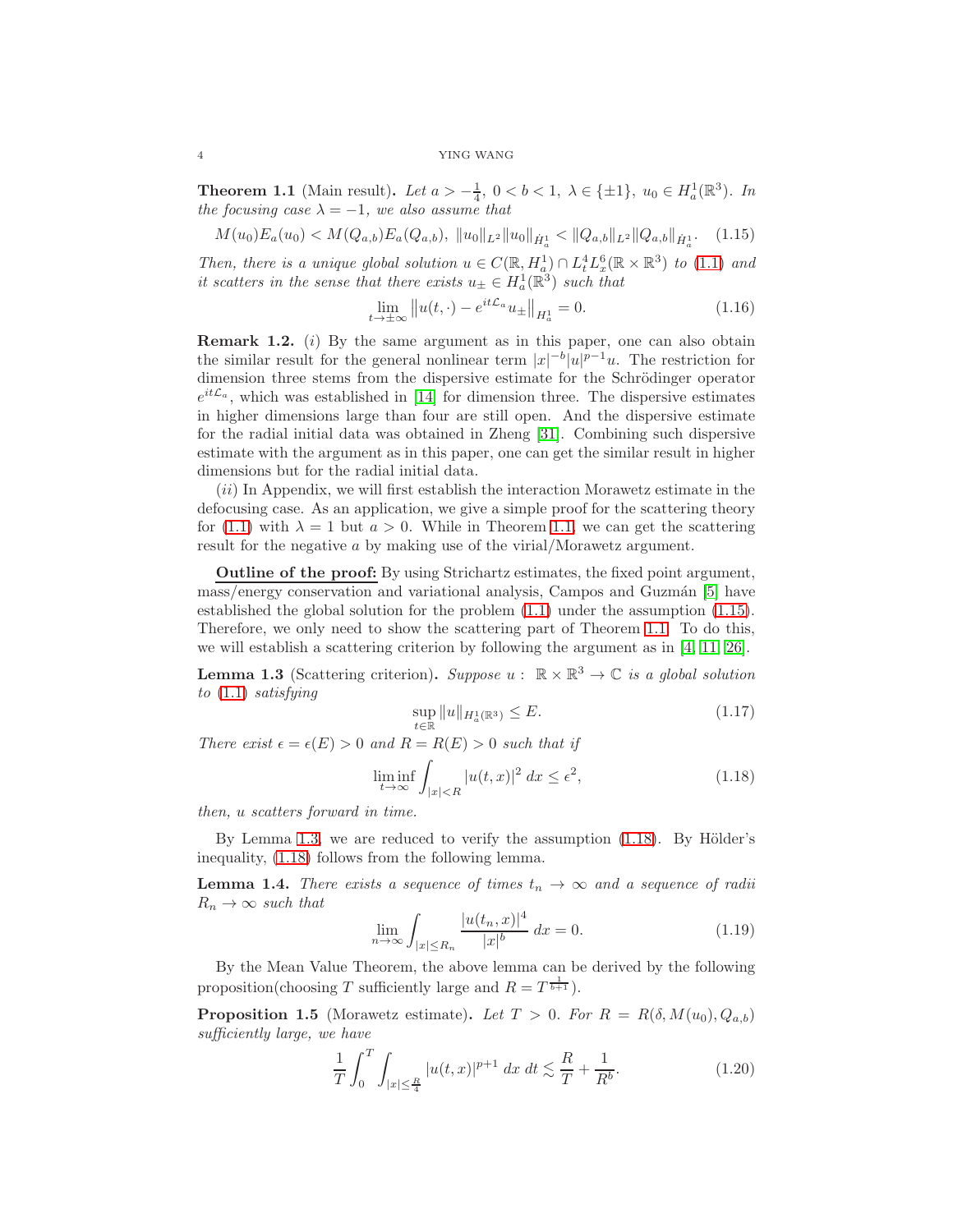#### 3D CUBIC INLS 5

<span id="page-4-2"></span>We will use the virial/Morawetz argument as in [\[4,](#page-13-0) [11\]](#page-14-0) to prove this proposition in Section [4.](#page-9-0) Combining Lemma [1.3](#page-3-2) and Proposition [1.5,](#page-3-4) we conclude the proof of Theorem [1.1.](#page-3-0)

The paper is organized as follows. In Section [2,](#page-4-0) as preliminaries, we collect some useful lemmas, including some harmonic analysis tools from [\[20\]](#page-14-18) related to the operator  $\mathcal{L}_a$ , Strichartz estimates and some nonlinear estimates, and the variational analysis for the sharp Gagliardo–Nirenberg inequality [\(1.12\)](#page-2-2). In Section [3,](#page-5-0) we will prove Lemma [1.3](#page-3-2) by following the argument as in [\[4,](#page-13-0) [11,](#page-14-0) [26\]](#page-14-17). We prove Proposition [1.5](#page-3-4) in Section [4](#page-9-0) based on the virial/Morawetz argument. Finally, in Appendix, we will derive the interaction Morawetz estimate in the defocusing case.

## 2. Preliminaries

<span id="page-4-0"></span>We begin by introducing some notation. To simplify the expression of our inequalities, we introduce some symbols  $\leq, \sim, \ll$ . If X, Y are nonnegative quantities, we use  $X \leq Y$  or  $X = O(Y)$  to denote the estimate  $X \leq CY$  for some C, and  $X \sim Y$  to denote the estimate  $X \leq Y \leq X$ . We use  $X \ll Y$  to mean  $X \leq cY$ for some small constant c. We use  $C \gg 1$  to denote various large finite constants, and  $0 < c \ll 1$  to denote various small constants. For any  $r, 1 \le r \le \infty$ , we denote by  $\|\cdot\|_r$  the norm in  $L^r = L^r(\mathbb{R}^3)$  and by r' the conjugate exponent defined by  $\frac{1}{r} + \frac{1}{r'} = 1$ . We denote  $a_{\pm}$  to be any quantity of the form  $a \pm \epsilon$  for any  $\epsilon > 0$ .

2.1. **Harmonic analysis for**  $\mathcal{L}_a$ . For  $1 < r < \infty$ , we write  $\dot{H}_a^{1,r}(\mathbb{R}^3)$  and  $H_a^{1,r}(\mathbb{R}^3)$ for the homogeneous and inhomogeneous Sobolev spaces associated with  $\mathcal{L}_a$ , respectively, which have norms

$$
||f||_{\dot{H}^{1,r}_a(\mathbb{R}^3)} = ||\sqrt{\mathcal{L}_a}f||_{L^r(\mathbb{R}^3)} \text{ and } ||f||_{H^{1,r}_a(\mathbb{R}^3)} = ||\sqrt{1+\mathcal{L}_a}f||_{L^r(\mathbb{R}^3)}.
$$

When  $r = 2$ , we simply write  $\dot{H}_a^1(\mathbb{R}^3) = \dot{H}_a^{1,2}(\mathbb{R}^3)$  and  $H_a^1(\mathbb{R}^3) = H_a^{1,2}(\mathbb{R}^3)$ .

Now, we recall a key proposition which states that Sobolev spaces defined through powers of  $\mathcal{L}_a$  coincide with the traditional Sobolev spaces.

<span id="page-4-1"></span>**Proposition 2.1** (Equivalence of Sobolev spaces, [\[20\]](#page-14-18)). Let  $a \ge -\frac{1}{4}$ ,  $\sigma = \frac{1}{2} - \sqrt{\frac{1}{4} + a}$  and  $0 < s < 2$  If  $1 < n < \infty$  satisfies  $\frac{s+\sigma}{2} < \frac{1}{2} < \min\{1, \frac{3-\sigma}{2}\}\$  then  $\frac{1}{4}+a$ , and  $0 < s < 2$ . If  $1 < p < \infty$  satisfies  $\frac{s+\sigma}{3} < \frac{1}{p} < \min\{1, \frac{3-\sigma}{3}\}\$ , then

$$
\||\nabla|^s f\|_{L^p_x} \lesssim_{p,s} \|(\mathcal{L}_a)^{\frac{s}{2}} f\|_{L^p_x} \quad \text{for all } f \in C_c^{\infty}(\mathbb{R}^3 \setminus \{0\}).
$$

If  $\max\{\frac{s}{3},\frac{\sigma}{3}\}<\frac{1}{p}<\min\{1,\frac{3-\sigma}{3}\}\$ , then

$$
\|(\mathcal{L}_a)^{\frac{s}{2}}f\|_{L^p_x}\lesssim_{p,s} \||\nabla|^s f\|_{L^p_x}\quad \text{for all }f\in C^\infty_c(\mathbb{R}^3\backslash\{0\}).
$$

We will also use the following fractional calculus estimates due to Christ and Weinstein [\[9\]](#page-14-19). Combining these estimates with Lemma [2.1,](#page-4-1) we can deduce analogous statements for the operator  $\mathcal{L}_a$  (for restricted sets of exponents).

**Lemma 2.2** (Fractional calculus). (i) Let  $s \geq 0$  and  $1 < r, r_j, q_j < \infty$  satisfy  $\frac{1}{r} = \frac{1}{r_j} + \frac{1}{q_j}$  for  $j = 1, 2$ . Then  $\big\||\nabla|^s(fg)\big\|_{L^r_x} \lesssim \|f\|_{L^{r_1}_x}\||\nabla|^s g\|_{L^{q_1}_x} + \||\nabla|^s f\|_{L^{r_2}_x}\|g\|_{L^{q_2}_x}.$ 

(ii) Let  $G \in C^1(\mathbb{C})$  and  $s \in (0,1]$ , and let  $1 < r_1 \leq \infty$  and  $1 < r, r_2 < \infty$  satisfy  $\frac{1}{r} = \frac{1}{r_1} + \frac{1}{r_2}$ . Then

$$
\big\| |\nabla|^s G(u) \big\|_{L^r_x} \lesssim \| G'(u) \|_{L^{r_1}_x} \| u \|_{L^{r_2}_x}.
$$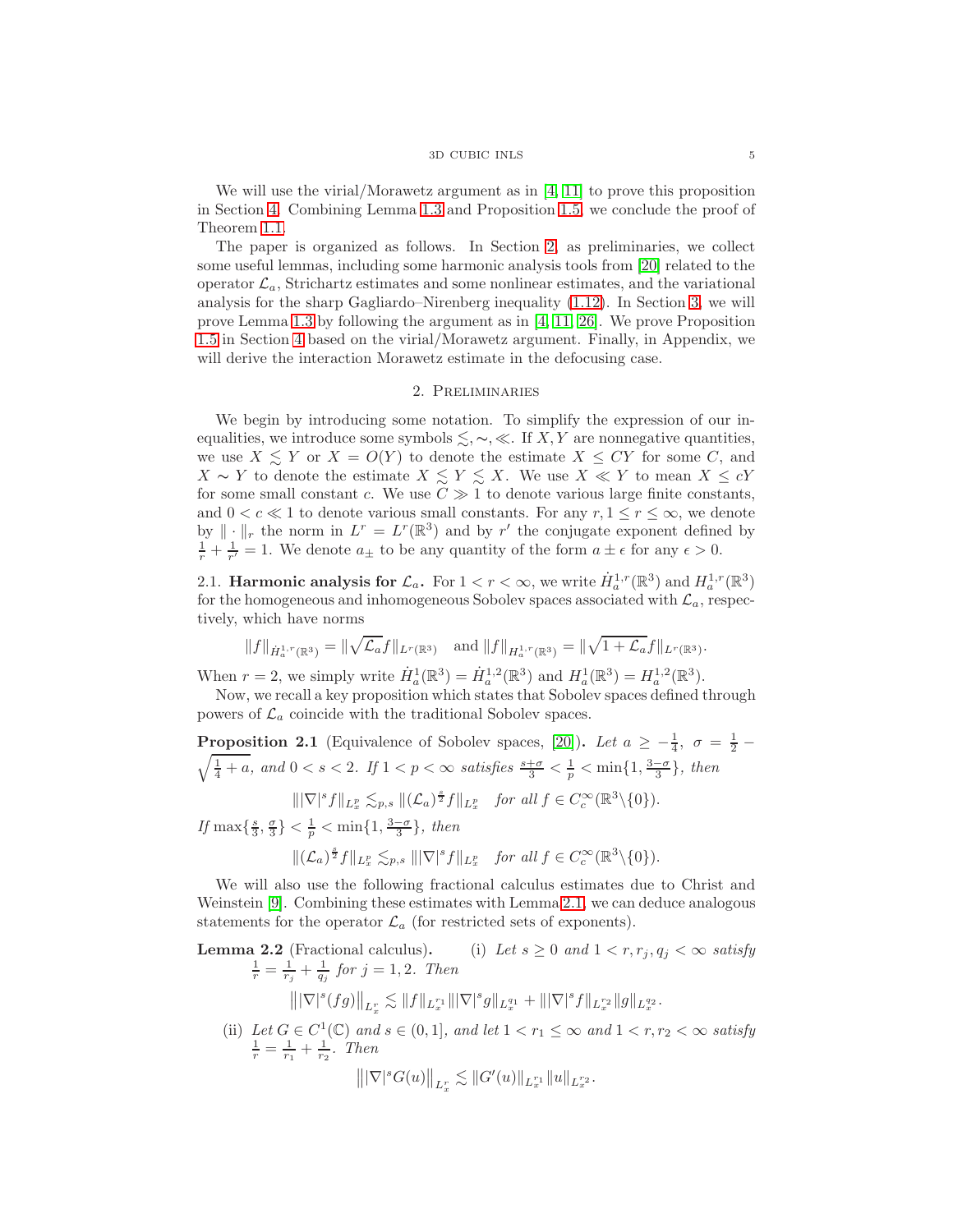<span id="page-5-5"></span>2.2. Dispersive and Strichartz estimates. In [\[14\]](#page-14-13), Fanelli, Felli, Fontelos, and Primo showed the following dispersive estimate for the Schrödinger operator  $e^{it\mathcal{L}_a}$ .

<span id="page-5-2"></span>**Lemma 2.3** (Dispersive estimate, [\[14\]](#page-14-13)). (i) If  $a \geq 0$ , then

$$
||e^{it\mathcal{L}_a}f||_{L^{\infty}(\mathbb{R}^3)} \leq C|t|^{-\frac{3}{2}}||f||_{L^1_x(\mathbb{R}^3)}.
$$
\n(2.1)

(*ii*) If  $-\frac{1}{4} < a < 0$ , then there holds

$$
\left\|(1+|x|^{-\sigma})^{-1}e^{it\mathcal{L}_a}f\right\|_{L^{\infty}(\mathbb{R}^3)} \leq C\frac{1+|t|^{\sigma}}{|t|^{\frac{3}{2}}}\left\|(1+|x|^{-\sigma})f\right\|_{L^1_x(\mathbb{R}^3)},\tag{2.2}
$$

with  $\sigma = \frac{1}{2} - \sqrt{\frac{1}{4} + a}$  being as in Proposition [2.1.](#page-4-1)

Strichartz estimates for the propagator  $e^{it\mathcal{L}_a}$  were proved by Burq, Planchon, Stalker, and Tahvildar-Zadeh in [\[2\]](#page-13-4). Zhang-Zheng [\[30\]](#page-14-20) confirmed the double endpoint case. Combining these with the Christ–Kiselev Lemma [\[8\]](#page-14-21), we obtain the following Strichartz estimates:

**Proposition 2.4** (Strichartz, [\[2,](#page-13-4) [30\]](#page-14-20)). Fix  $a > -\frac{1}{4}$ . The solution u to  $(i\partial_t + \mathcal{L}_a)u =$ F on an interval  $I \ni t_0$  obeys

$$
||u||_{L_t^{q}L_x^r(I\times\mathbb{R}^3)} \lesssim ||u(t_0)||_{L_x^{2}(\mathbb{R}^3)} + ||F||_{L_t^{\tilde{q}'}L_x^{\tilde{r}'}(I\times\mathbb{R}^3)}
$$

for any  $2 \le q$ ,  $\tilde{q} \le \infty$  with  $\frac{2}{q} + \frac{3}{r} = \frac{2}{\tilde{q}} + \frac{3}{\tilde{r}} = \frac{3}{2}$ .

2.3. Variational analysis. In this subsection, we recall the variational analysis for the sharp Gagliardo–Nirenberg inequality [\(1.12\)](#page-2-2) in [\[5\]](#page-13-6).

<span id="page-5-4"></span>**Proposition 2.5** (Coercivity, [\[5\]](#page-13-6)). Fix  $a > -\frac{1}{4}$ . Let  $u : I \times \mathbb{R}^3 \to \mathbb{C}$  be the maximal-lifespan solution to [\(1.1\)](#page-0-0) with  $u(t_0) = u_0 \in H_a^1 \setminus \{0\}$  for some  $t_0 \in I$ . Assume that

$$
M(u_0)E_a(u_0) \le (1 - \delta)M(Q_{a,b})E_a(Q_{a,b}) \quad \text{for some} \quad \delta > 0. \tag{2.3}
$$

Then there exist  $\delta' = \delta'(\delta) > 0$ ,  $c = c(\delta, a, ||u_0||_{L^2_x}) > 0$ , and  $\epsilon = \epsilon(\delta) > 0$  such that:  $\int f \|u_0\|_{L_x^2} \|u_0\|_{\dot{H}_a^1} \leq \|Q_{a,b}\|_{L_x^2} \|Q_{a,b}\|_{\dot{H}_a^1}, \text{ then for all } t \in I,$ 

(i)  $||u(t)||_{L_x^2} ||u(t)||_{\dot{H}_a^1} \leq (1 - \delta') ||Q_{a,b}||_{L_x^2} ||Q_{a,b}||_{\dot{H}_a^1},$ (ii)  $||u(t)||_{\dot{H}_{a}^{1}}^{2} - \int_{\mathbb{R}^{3}} \frac{|u|^{4}}{|x|^{b}}$  $\frac{|u|^4}{|x|^b} dx \geq c \int_{\mathbb{R}^3} \frac{|u|^4}{|x|^b}$  $\frac{|u|}{|x|^b}$  dx.

# 3. Proof of Lemma [1.3](#page-3-2)

<span id="page-5-0"></span>In this section, we will prove Lemma [1.3,](#page-3-2) that is

**Lemma 3.1** (Scattering criterion). Suppose  $u : \mathbb{R} \times \mathbb{R}^3 \to \mathbb{C}$  is a global solution to [\(1.1\)](#page-0-0) satisfying

<span id="page-5-1"></span>
$$
\sup_{t \in \mathbb{R}} \|u\|_{H_a^1(\mathbb{R}^3)} \le E. \tag{3.1}
$$

There exist  $\epsilon = \epsilon(E) > 0$  and  $R = R(E) > 0$  such that if

<span id="page-5-3"></span>
$$
\liminf_{t \to \infty} \int_{|x| < R} |u(t, x)|^2 \, dx \le \epsilon^2,\tag{3.2}
$$

then, u scatters forward in time.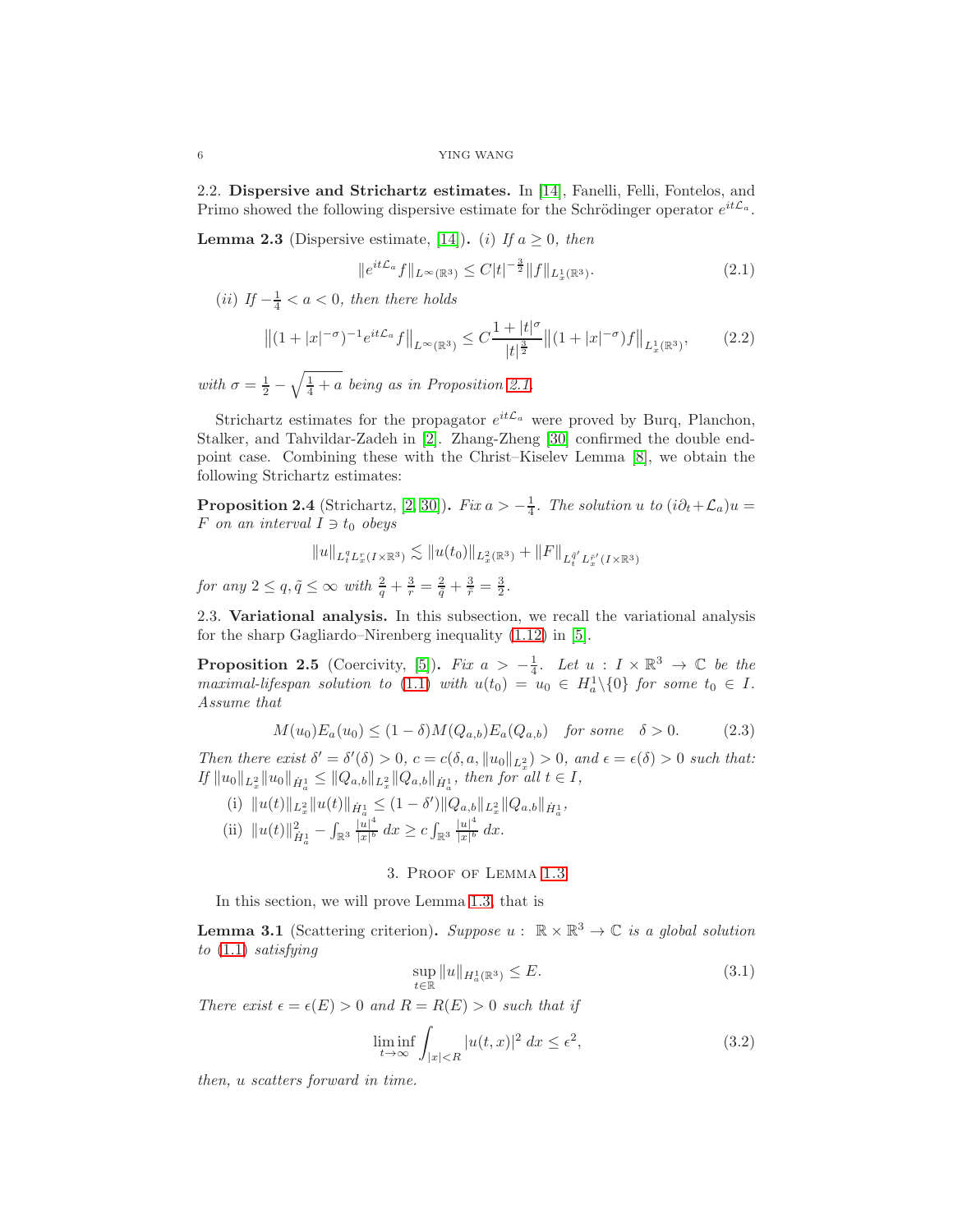Proof. It is equivalent to show that

$$
||u||_{L_t^4 L_x^6([0,\infty)\times\mathbb{R}^3)} < +\infty.
$$
\n(3.3)

By Hölder's inequality in time, Sobolev embedding and  $(3.1)$ , we obtain for any  $T<+\infty$ 

$$
||u||_{L_t^4 L_x^6([0,T)\times \mathbb{R}^3)} \leq T^{\frac{1}{4}} ||u||_{L_t^{\infty} \dot{H}^1([0,\infty)\times \mathbb{R}^3)} \lesssim T^{\frac{1}{4}}.
$$

Hence, it suffices to prove that for large time  $T$ 

<span id="page-6-2"></span>
$$
||u||_{L_t^4 L_x^6([T,\infty)\times\mathbb{R}^3)} < +\infty.
$$
\n
$$
(3.4)
$$

Using the local theory, this will follow from

<span id="page-6-4"></span>
$$
\|e^{i(t-T)\mathcal{L}_a}u(T)\|_{L_t^4 L_x^6([T,\infty)\times\mathbb{R}^3)} \ll 1.
$$
\n(3.5)

By Duhamel's formula, we have

$$
e^{i(t-T)\mathcal{L}_a}u(T) = e^{it\mathcal{L}_a}u_0 + i\int_0^T e^{i(t-s)\mathcal{L}_a}(|x|^{-b}|u|^2u)(s) ds
$$
  

$$
\triangleq e^{it\mathcal{L}_a}u_0 + F_1(t,x) + F_2(t,x),
$$
 (3.6)

where

$$
F_j(t, x) := i \int_{I_j} e^{i(t-s)\mathcal{L}_a} (|x|^{-b} |u|^2 u)(s) ds,
$$

and

$$
I_1 = [0, T - \epsilon^{-\alpha}], I_2 = [T - \epsilon^{-\alpha}, T],
$$

for some  $\alpha > 0$  to be determined lately.

From Strichartz estimates and [\(3.1\)](#page-5-1), we know that

$$
\|e^{it\mathcal{L}_a}u_0\|_{L^4_tL^6_x([0,\infty)\times\mathbb{R}^3)} \lesssim \|u_0\|_{\dot{H}^{\frac{1}{2}}_a} \lesssim E.
$$

This together with absolutely continuous yields for sufficiently large  ${\cal T}$ 

<span id="page-6-3"></span>
$$
||e^{it\mathcal{L}_a}u_0||_{L^4_tL^6_x([T,\infty)\times\mathbb{R}^3)} \le \epsilon.
$$
\n(3.7)

**Estimate of the term**  $F_1(t, x)$ : Using Duhamel's formula, we can rewrite  $F_1(t)$ as

$$
F_1(t) = e^{i(t - T + \epsilon^{-\alpha})\mathcal{L}_a} \left[ u(T - \epsilon^{-\alpha}) \right] - e^{it\mathcal{L}_a} u_0.
$$
\n(3.8)

By Strichartz estimates and [\(3.1\)](#page-5-1), we get

<span id="page-6-1"></span><span id="page-6-0"></span>
$$
||F_1||_{L_t^2 L_x^6 \cap L_t^\infty L_x^2([T,\infty)\times \mathbb{R}^3)} \lesssim ||u_0||_{L_x^2} \lesssim E. \tag{3.9}
$$

On the other hand, by Lemma [2.3,](#page-5-2) we get

$$
||F_1(t)||_{L_x^6(|x|\leq 1)} \lesssim \int_{I_1} ||e^{i(t-s)\mathcal{L}_a}(|x|^{-b}|u|^2u)(s)||_{L_x^6(|x|\leq 1)} ds
$$
  
\n
$$
\lesssim \int_{I_1} ||(1+|x|^{-\sigma_1})^{-1}e^{i(t-s)\mathcal{L}_a}(|x|^{-b}|u|^2u)||_{L_x^{\infty}} ds \cdot ||(1+|x|^{-\sigma_1})||_{L_x^6(|x|\leq 1)}
$$
  
\n
$$
\lesssim \int_{I_1} |t-s|^{-\frac{3}{2}+\sigma_1} ||(1+|x|^{-\sigma_1}) (|x|^{-b}|u|^2u)||_{L_x^1} ds
$$
  
\n
$$
\lesssim |t-T+\epsilon^{-\alpha}|^{-\frac{1}{2}+\sigma_1}
$$
  
\n
$$
\lesssim \epsilon^{(\frac{1}{2}-\sigma_1)\alpha}, \quad t > T,
$$
\n(3.10)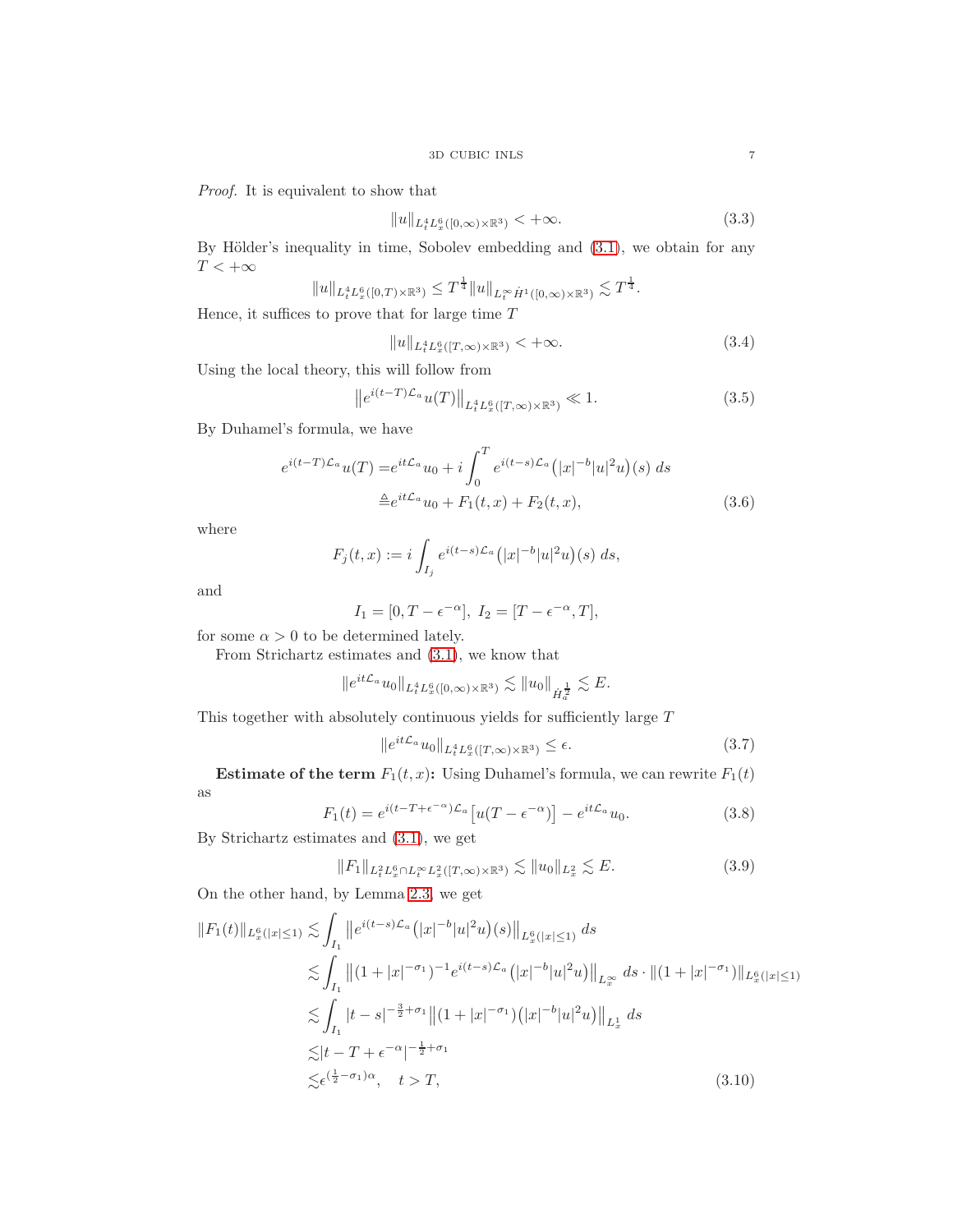8 YING WANG

where

$$
\sigma_1 = \begin{cases} 0 & \text{if } a \ge 0 \\ \sigma & \text{if } a < 0, \end{cases}
$$
 (3.11)

with  $\sigma$  being as in Proposition [2.1](#page-4-1) and we have used the estimate for  $a \geq 0$ 

$$
|||x|^{-b}|u|^2u||_{L_x^1} \lesssim |||x|^{-b}||_{L_x^{\frac{3}{b}-}(|x|\leq 1)}||u||_{L_x^{\frac{9}{3-b}+}}^3+|||x|^{-b}||_{L_x^{\frac{3}{b}+}(|x|\geq 1)}||u||_{L_x^{\frac{9}{3-b}-}}^3 \lesssim ||u||_{H^1}^3 \lesssim 1,
$$
  
while for  $a < 0$ 

while for 
$$
a < 0
$$

$$
|||x|^{-\sigma} (|x|^{-b}|u|^2 u) ||_{L^1_x} \lesssim |||x|^{-(\sigma+b)} ||_{L^{\frac{3}{\sigma+b}^-}_x(|x|\leq 1)} ||u||^3_{L^{\frac{9}{3-\sigma-b}+}_{x}} + |||x|^{-b} ||_{L^{\frac{3}{\sigma+b}+}_x(|x|\geq 1)} ||u||^3_{L^{\frac{9}{3-\sigma-b}+}_{x}}\lesssim ||u||^3_{H^1} \lesssim 1,
$$

since  $3 < \frac{9}{3-b}$ ,  $\frac{9}{3-\sigma-b} < 6$  by the fact that  $0 < b < 1$  and  $0 \le \sigma < \frac{1}{2}$ . By the same argument as above, we obtain

$$
||F_1(t)||_{L_x^{\infty}(|x|\geq 1)} \lesssim \int_{I_1} ||e^{i(t-s)\mathcal{L}_a} (|x|^{-b}|u|^2 u)(s)||_{L_x^{\infty}(|x|\geq 1)} ds
$$
  
\n
$$
\lesssim \int_{I_1} ||(1+|x|^{-\sigma_1})^{-1} e^{i(t-s)\mathcal{L}_a} (|x|^{-b}|u|^2 u) ||_{L_x^{\infty}} ds
$$
  
\n
$$
\lesssim \int_{I_1} |t-s|^{-\frac{3}{2}+\sigma_1} ||(1+|x|^{-\alpha_1}) (|x|^{-b}|u|^2 u) ||_{L_x^1} ds
$$
  
\n
$$
\lesssim |t-T+\epsilon^{-\alpha}|^{-\frac{1}{2}+\sigma_1}
$$
  
\n
$$
\lesssim \epsilon^{(\frac{1}{2}-\sigma_1)\alpha}, \quad t > T.
$$
\n(3.12)

Interpolating this with [\(3.9\)](#page-6-0), we deduce that

$$
||F_1(t)||_{L_x^6(|x|\geq 1)} \lesssim ||F_1(t)||_{L_x^2}^{\frac{1}{3}} ||F_1(t)||_{L_x^{\infty}(|x|\geq 1)}^{\frac{2}{3}} \lesssim \epsilon^{\frac{2}{3}(\frac{1}{2}-\sigma_1)\alpha}.
$$

Combining this with [\(3.10\)](#page-6-1), one has

$$
||F_1||_{L_t^{\infty}([T,\infty),L_x^6)} \lesssim \epsilon^{\frac{2}{3}(\frac{1}{2}-\sigma_1)\alpha}.
$$
\n(3.13)

Interpolating this with [\(3.9\)](#page-6-0) again yields

$$
||F_1||_{L_t^4([T,\infty),L_x^6)} \lesssim ||F_1||_{L_t^\infty([T,\infty),L_x^6)}^{\frac{1}{2}} ||F_1||_{L_t^2([T,\infty),L_x^6)}^{\frac{1}{2}} \lesssim \epsilon^{\frac{1}{3}(\frac{1}{2}-\sigma_1)\alpha}.
$$
 (3.14)

**Estimate of the term**  $F_2(t, x)$ : First, by the assumption [\(3.2\)](#page-5-3), we may choose  $T > T_0$ 

<span id="page-7-1"></span>
$$
\int_{\mathbb{R}^3} \chi_R(x) |u(T, x)|^2 dx \le \epsilon^2,
$$
\n(3.15)

where  $\chi_R(x) \in C_c^{\infty}(\mathbb{R}^3)$  and

$$
\chi_R(x) = \begin{cases} 1 & \text{if} \quad |x| \le R, \\ 0 & \text{if} \quad |x| \ge 2R. \end{cases}
$$

On the other hand, combining the identity  $\partial_t |u|^2 = -2\nabla \cdot \text{Im}(\bar{u} \nabla u)$  and integration by parts, Hölder's inequality, we obtain

$$
\left|\partial_t \int \chi_R(x) |u(t,x)|^2 \ dx\right| \lesssim \frac{1}{R}.
$$

Hence, for any  $t \in I_2$ 

<span id="page-7-0"></span>
$$
\int_{\mathbb{R}^3} \chi_R(x) |u(T, x)|^2 \, dx \lesssim \epsilon^2 + \frac{\epsilon^{\alpha}}{R} \lesssim \epsilon^2 \tag{3.16}
$$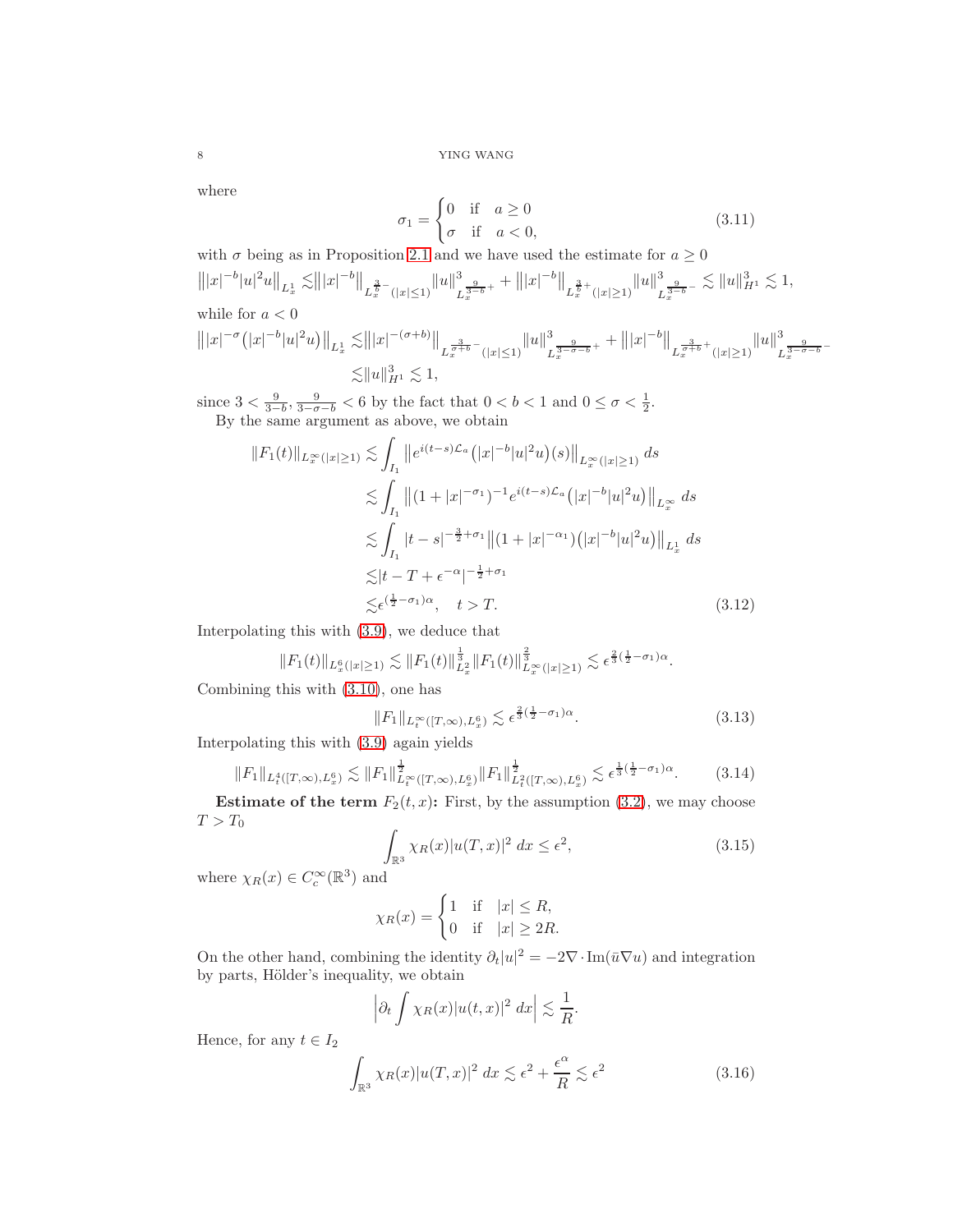<span id="page-8-2"></span>by choosing  $R \geq \epsilon^{-(2-\alpha)}$ .

Using Hölder's inequality,  $(3.16)$ , Hardy's inequality, Sobolev embedding, we obtain for any  $t \in I_2$ 

$$
\| |x|^{-b} |u|^2 u \|_{L_x^{\frac{6}{5}}} \le \| \chi_R |x|^{-b} |u|^2 u \|_{L_x^{\frac{6}{5}}} + \| (1 - \chi_R) |x|^{-b} |u|^2 u \|_{L_x^{\frac{6}{5}}} \n\lesssim \| \chi_R u \|_{L_x^{\frac{6}{3}-2b}} \| |x|^{-b} |u|^2 \|_{L_x^{\frac{3}{1+b}}} + R^{-b} \| u \|_{L_x^{\frac{18}{5}}}^3 \n\lesssim \| \chi_R u \|_{L_x^2}^{1-b} \| \chi_R u \|_{L_x^6}^{b} \| |\nabla|^b (|u|^2) \|_{L_x^{\frac{3}{1+b}}} + R^{-b} \| u \|_{H^1}^3 \n\lesssim \epsilon^{1-b} \| u \|_{H^1}^{b} \| \nabla (|u|^2) \|_{L_x^{\frac{3}{2}}} + \epsilon^{(2-\alpha)b} \| u \|_{H^1}^3 \n\lesssim \epsilon^{1-b} \| u \|_{H^1}^{2+b} + \epsilon^{(2-\alpha)b} \| u \|_{H^1}^3 \n\lesssim \epsilon^{1-b} + \epsilon^{(2-\alpha)b} .
$$
\n(3.17)

Hence, by Hölder's inequality in time, one has

<span id="page-8-1"></span>
$$
\| |x|^{-b} |u|^2 u \|_{L_t^2 L_x^{\frac{6}{5}}(I_2 \times \mathbb{R}^3)} \lesssim \epsilon^{-\frac{\alpha}{2}} (\epsilon^{1-b} + \epsilon^{(2-\alpha)b}). \tag{3.18}
$$

On the other hand, by the same argument as in [\[3,](#page-13-1) Lemma 2.7], we have

$$
\big\|\nabla\big(|x|^{-b}|u|^2u\big)\big\||_{L_x^\frac65}\lesssim \big\||u|^2\nabla u\big\|_{L_x^\frac6{5-2b}\pm}.
$$

And so

$$
\|\nabla (|x|^{-b}|u|^2u)\||_{L_t^2 L_x^{\frac{6}{5}}(I_2 \times \mathbb{R}^3)} \lesssim \||u|^2 \nabla u\|_{L_t^2 L_x^{\frac{6}{5-2b} \pm} (I_2 \times \mathbb{R}^3)}
$$
  
\n
$$
\lesssim \|u\|_{L_t^8 L_x^{\frac{12}{3-2b} +} (I_2 \times \mathbb{R}^3)}^2 \|\nabla u\|_{L_t^4 L_x^3 - (I_2 \times \mathbb{R}^3)}
$$
  
\n
$$
\lesssim |I_2|^{\frac{1}{2}} \lesssim \epsilon^{-\frac{\alpha}{2}},
$$
\n(3.19)

where we have used

<span id="page-8-0"></span>
$$
\left\| \langle \nabla \rangle u \right\|_{L_t^q L_x^r(I \times \mathbb{R}^3)} \lesssim (1+|I|)^{\frac{1}{q}},
$$

which follows by using Strichartz estimate and continuous argument.

Interpolating [\(3.19\)](#page-8-0) with [\(3.18\)](#page-8-1), we obtain

$$
\left\| |\nabla|^{\frac{1}{2}} \left( |x|^{-b} |u|^2 u \right) \right\|_{L_t^2 L_x^{\frac{6}{5}}(I_2 \times \mathbb{R}^3)} \lesssim \epsilon^{-\frac{\alpha}{2}} \left( \epsilon^{1-b} + \epsilon^{(2-\alpha)b} \right)^{\frac{1}{2}}.
$$
 (3.20)

Thus, we use Sobolev embedding, Strichartz estimate, equivalence of Sobolev spaces (Lemma [2.1\)](#page-4-1) to get

$$
||F_2||_{L_t^4 L_x^6([T,\infty)\times\mathbb{R}^3)} \lesssim |||\nabla|^{\frac{1}{2}} F_2||_{L_t^4 L_x^3([T,\infty)\times\mathbb{R}^3)}
$$
  
\n
$$
\lesssim ||\mathcal{L}_a^{\frac{1}{4}} F_2||_{L_t^4 L_x^3([T,\infty)\times\mathbb{R}^3)}
$$
  
\n
$$
\lesssim ||\mathcal{L}_a^{\frac{1}{4}}(|x|^{-b}|u|^2u) ||_{L_t^2 L_x^{\frac{6}{5}}(I_2\times\mathbb{R}^3)}
$$
  
\n
$$
\lesssim |||\nabla|^{\frac{1}{2}}(|x|^{-b}|u|^2u) ||_{L_t^2 L_x^{\frac{6}{5}}(I_2\times\mathbb{R}^3)}
$$
  
\n
$$
\lesssim \epsilon^{-\frac{\alpha}{2}} (\epsilon^{1-b} + \epsilon^{(2-\alpha)b})^{\frac{1}{2}}
$$
  
\n
$$
\lesssim \epsilon^{\frac{\alpha}{2}},
$$

by choosing

$$
\alpha = \min\left\{\tfrac{1-b}{2},\tfrac{2b}{2+b}\right\}.
$$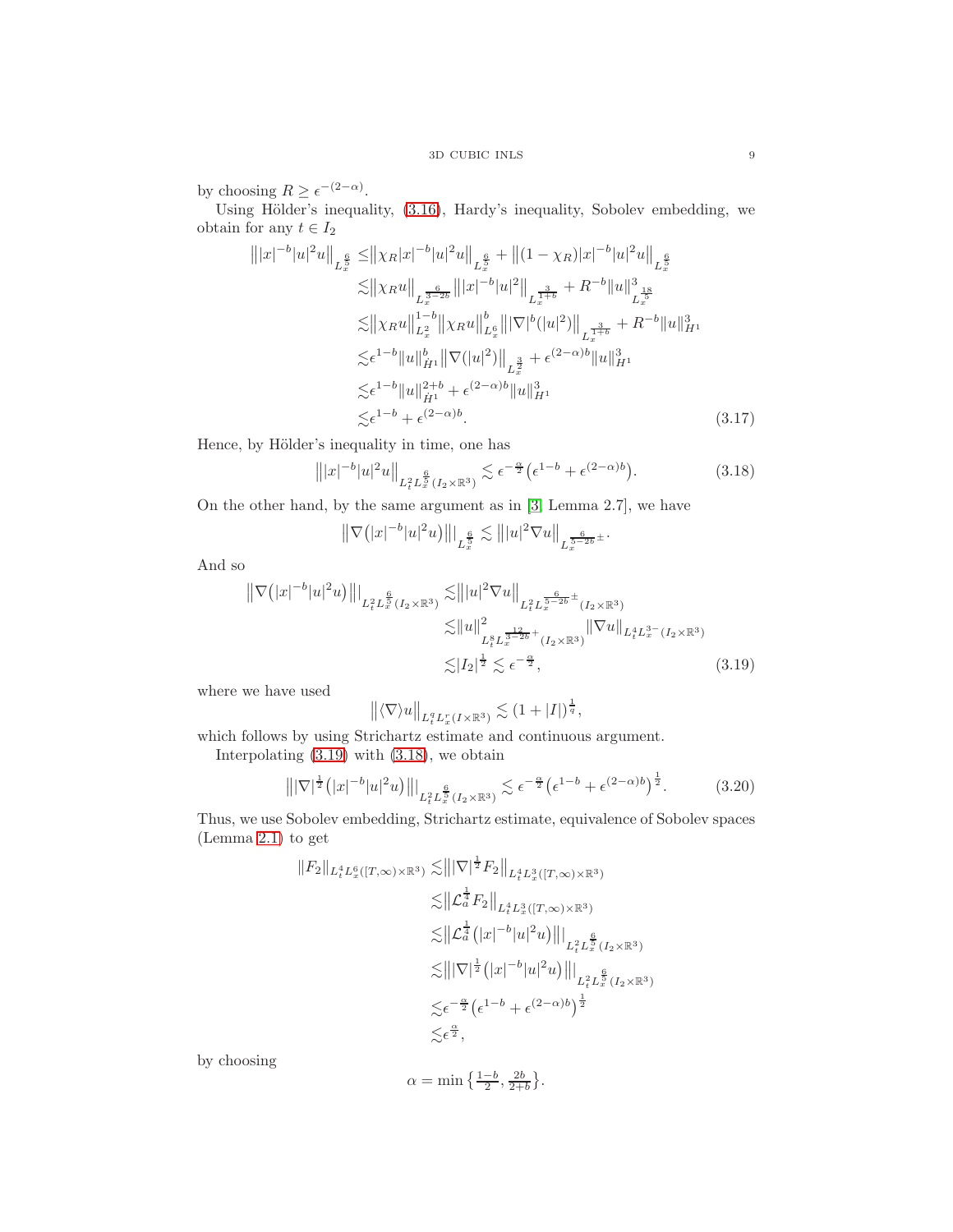<span id="page-9-5"></span>Combining this with  $(3.6)$ ,  $(3.7)$  and  $(3.14)$ , we get

$$
||e^{i(t-T)\mathcal{L}_a}u(T)||_{L^4_tL^6_x([T,\infty)\times\mathbb{R}^3)} \lesssim \epsilon + \epsilon^{\frac{1}{3}(\frac{1}{2}-\sigma_1)\alpha} + \epsilon^{\frac{\alpha}{2}}.
$$
 (3.21)

<span id="page-9-0"></span>And so [\(3.5\)](#page-6-4) follows.

<span id="page-9-4"></span><span id="page-9-1"></span>
$$
\Box
$$

# 4. Virial-Morawetz estimates

4.1. Morawetz estimate. First, we recall some standard virial-type identities. Given a weight  $w : \mathbb{R}^3 \to \mathbb{R}$  and a solution u to  $i\partial_t u + \Delta u = F$ , we define

$$
V(t; w) := 2 \operatorname{Im} \int_{\mathbb{R}^3} \bar{u} \nabla u \cdot \nabla w \, dx.
$$

It is easy to see that

$$
\partial_t V(t; w) = \int_{\mathbb{R}^3} \left[ (-\Delta \Delta w) |u|^2 + 4 \operatorname{Re}(\bar{u}_j u_k) w_{jk} + 2 \nabla w \cdot \{F, u\}_P \right] dx, \tag{4.1}
$$

where  $\{f, g\}_P = \text{Re}(f \nabla \bar{g} - g \nabla \bar{f})$ . Especially, if u solves [\(1.1\)](#page-0-0), then

$$
\partial_t V(t; w) = \int_{\mathbb{R}^3} \left[ (-\Delta \Delta w) |u|^2 + 4 \operatorname{Re}(\bar{u}_j u_k) w_{jk} + 4a \frac{x \cdot \nabla w}{|x|^4} |u|^2 \right] dx
$$

$$
+ \lambda b \int_{\mathbb{R}^3} \frac{x \cdot \nabla w}{|x|^{2+b}} |u|^4 dx + \lambda \int_{\mathbb{R}^3} \Delta w(x) \frac{|u|^4}{|x|^b} dx.
$$
(4.2)

Taking  $w(x) = |x|^2$ , one can obtain the standard virial identity.

**Lemma 4.1** (Standard virial identity). Let u be a solution to [\(1.1\)](#page-0-0) with  $\lambda = 1$ . Then, there holds

$$
\partial_t V(t; |x|^2) = 8 \left[ ||u(t)||^2_{\dot{H}^1_a} + \lambda \int_{\mathbb{R}^3} \frac{|u|^4}{|x|^b} \, dx \right]. \tag{4.3}
$$

However, in our case, the virial action  $V(t;|x|^2)$  maybe infinite. Hence, we need a truncated version of the virial identity (cf. [\[25\]](#page-14-22), for example). For  $R > 1$ , we define  $w_R(x)$  to be a smooth, non-negative radial function satisfying

$$
w_R(x) = \begin{cases} |x|^2 & |x| \le \frac{R}{2} \\ 2R|x| & |x| > R, \end{cases}
$$
 (4.4)

with

<span id="page-9-2"></span>
$$
\partial_r w_R \ge 0, \ \partial_r^2 w_R \ge 0, \ |\partial^\alpha w_R(x)| \lesssim_\alpha R|x|^{-|\alpha|+1}, \ |\alpha| \ge 1. \tag{4.5}
$$

This together with [\(4.2\)](#page-9-1) yields:

<span id="page-9-3"></span>**Lemma 4.2** (Truncated virial identity). Let u be a solution to [\(1.1\)](#page-0-0) and let  $R > 1$ . Then, we have

$$
\partial_t V(t; w_R) = 8 \int_{|x| \le \frac{R}{2}} \left[ |\nabla u(t)|^2 + a \frac{|u|^2}{|x|^2} + \lambda \frac{|u|^4}{|x|^b} \right] dx + \int_{|x| > R} \left[ 8aR \frac{|u|^2}{|x|^3} + 2(2+b)\lambda \frac{R}{|x|^{1+b}} |u|^4 + \frac{8R}{|x|} (|\nabla u|^2 - |\partial_r u|^2) \right] dx + \int_{\frac{R}{2} \le |x| \le R} \left[ 4 \text{Re} \partial_{jk} w_R \bar{u}_j \partial_k u + O\left( \frac{R}{|x|^{1+b}} |u|^4 + \frac{R}{|x|^3} |u|^2 \right) \right] dx.
$$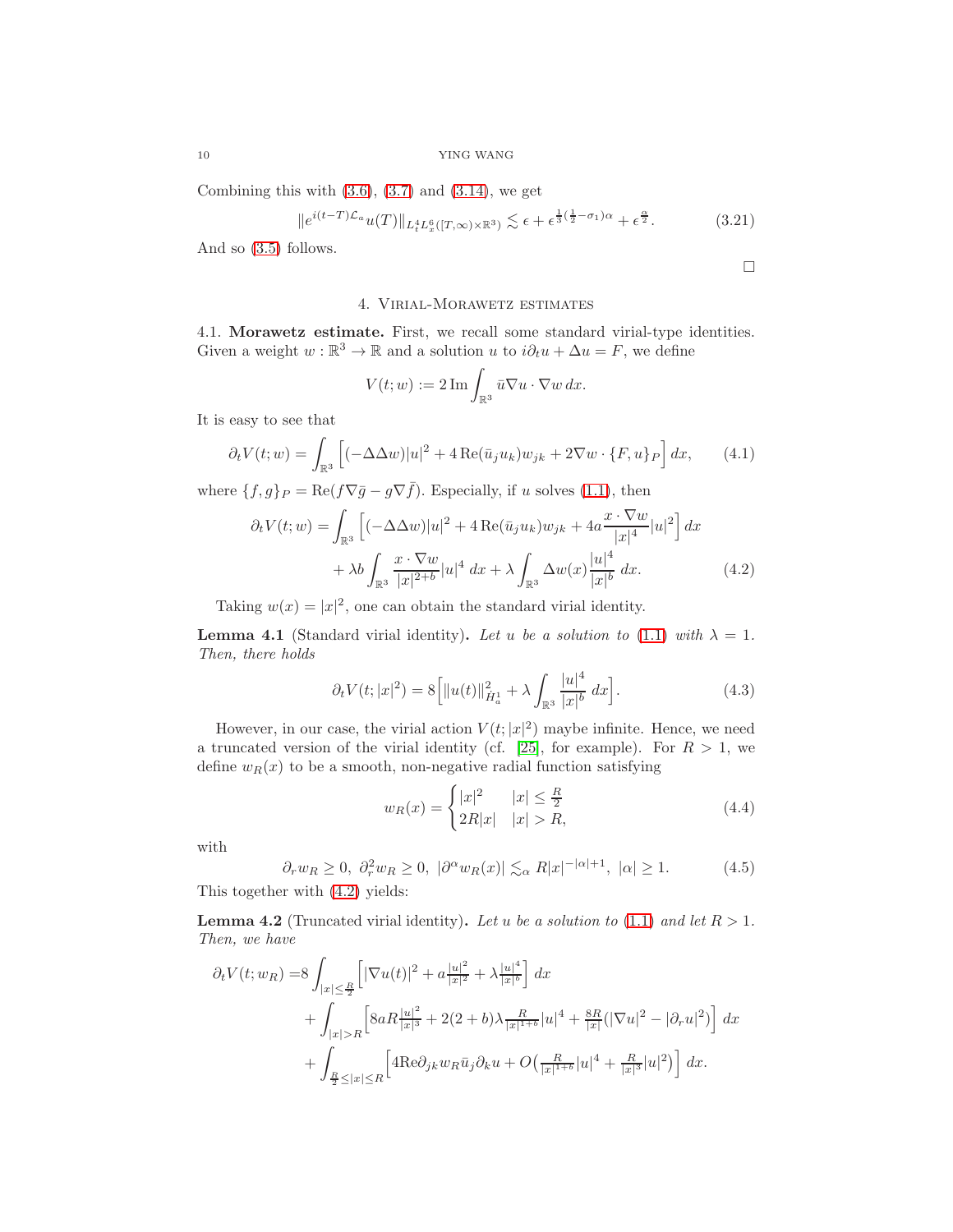Moreover, it follows from [\(4.5\)](#page-9-2) that

$$
\int_{\frac{R}{2} \leq |x| \leq R} \Big[ 4 \text{Re} \partial_{jk} w_R \bar{u}_j \partial_k u \Big] dx \geq 0.
$$

4.2. Proof of Proposition [1.5.](#page-3-4) In this subsection, we aim to prove Proposition [1.5](#page-3-4) by the virial/Morawetz argument. By Lemma [4.2,](#page-9-3) we get

$$
\partial_t V(t; w_R) \ge 8 \int_{|x| \le \frac{R}{2}} \left[ |\nabla u(t)|^2 + a \frac{|u|^2}{|x|^2} + \lambda \frac{|u|^4}{|x|^b} \right] dx + 8aR \int_{|x| > R} \frac{|u|^2}{|x|^3} dx + \int_{|x| \ge \frac{R}{2}} \left[ O\left(\frac{R}{|x|^{1+b}} |u|^4 + \frac{R}{|x|^3} |u|^2 \right) \right] dx \ge 8 \int_{|x| \le \frac{R}{2}} \left[ |\nabla u(t)|^2 + a \frac{|u|^2}{|x|^2} + \lambda \frac{|u|^4}{|x|^b} \right] dx - \frac{C}{R^b}.
$$
\n(4.6)

We define  $\chi_R(x)$  to be a smooth function

<span id="page-10-0"></span>
$$
\chi_R(x) := \begin{cases} 1 & |x| \le R/4 \\ 0 & |x| \ge R/2. \end{cases}
$$
 (4.7)

Note that

$$
\int \chi_R^2 |\nabla u|^2 dx = \int \left[ |\nabla(\chi_R u)|^2 + \chi_R \Delta(\chi_R) |u|^2 \right] dx,
$$
 (4.8)

we get

$$
(4.6) \geq 8 \int \chi_R^2 \left[ |\nabla u(t)|^2 + a \frac{|u|^2}{|x|^2} + \lambda \frac{|u|^4}{|x|^b} \right] dx + \int O\left(\frac{|u|^2}{R^2}\right) dx + \int_{\frac{R}{4} \leq |x| \leq \frac{R}{2}} O\left(\frac{|u|^4}{R^b}\right) dx
$$
  
\n
$$
\geq 8 \left[ \left\| \chi_R u \right\|_{\dot{H}_a^1}^2 + \lambda \int_{\mathbb{R}^3} \frac{|\chi_R u|^4}{|x|^b} dx \right]
$$
  
\n
$$
+ \int \chi_R \Delta(\chi_R) |u|^2 dx + \int O\left(\frac{|u|^2}{R^2}\right) dx - \frac{C}{R^b}
$$
  
\n
$$
\geq c \int_{\mathbb{R}^3} \frac{|\chi_R u|^4}{|x|^b} dx - \frac{C}{R^b} - \frac{C}{R^2}
$$
  
\n
$$
\geq c \int_{|x| \leq \frac{R}{4}} \frac{|u|^4}{|x|^b} dx - \frac{C}{R^b} - \frac{C}{R^2}, \tag{4.9}
$$

where we have used the fact that

<span id="page-10-1"></span>
$$
\left\|\chi_R u\right\|_{\dot{H}^1_a}^2 + \lambda \int_{\mathbb{R}^3} \frac{|\chi_R u|^4}{|x|^b} \, dx \ge c \int_{\mathbb{R}^3} \frac{|\chi_R u|^4}{|x|^b} \, dx.
$$

It is easy to see that it holds when  $\lambda = 1$ . While for  $\lambda = -1$ , this follows by the same argument as in Proposition [2.5](#page-5-4)  $(ii)$ .

Thus, plugging [\(4.9\)](#page-10-1) into [\(4.6\)](#page-10-0), we obtain

$$
\partial_t V(t; w_R) \ge c \int_{|x| \le \frac{R}{4}} \frac{|u|^4}{|x|^b} dx - \frac{C}{R^b}.
$$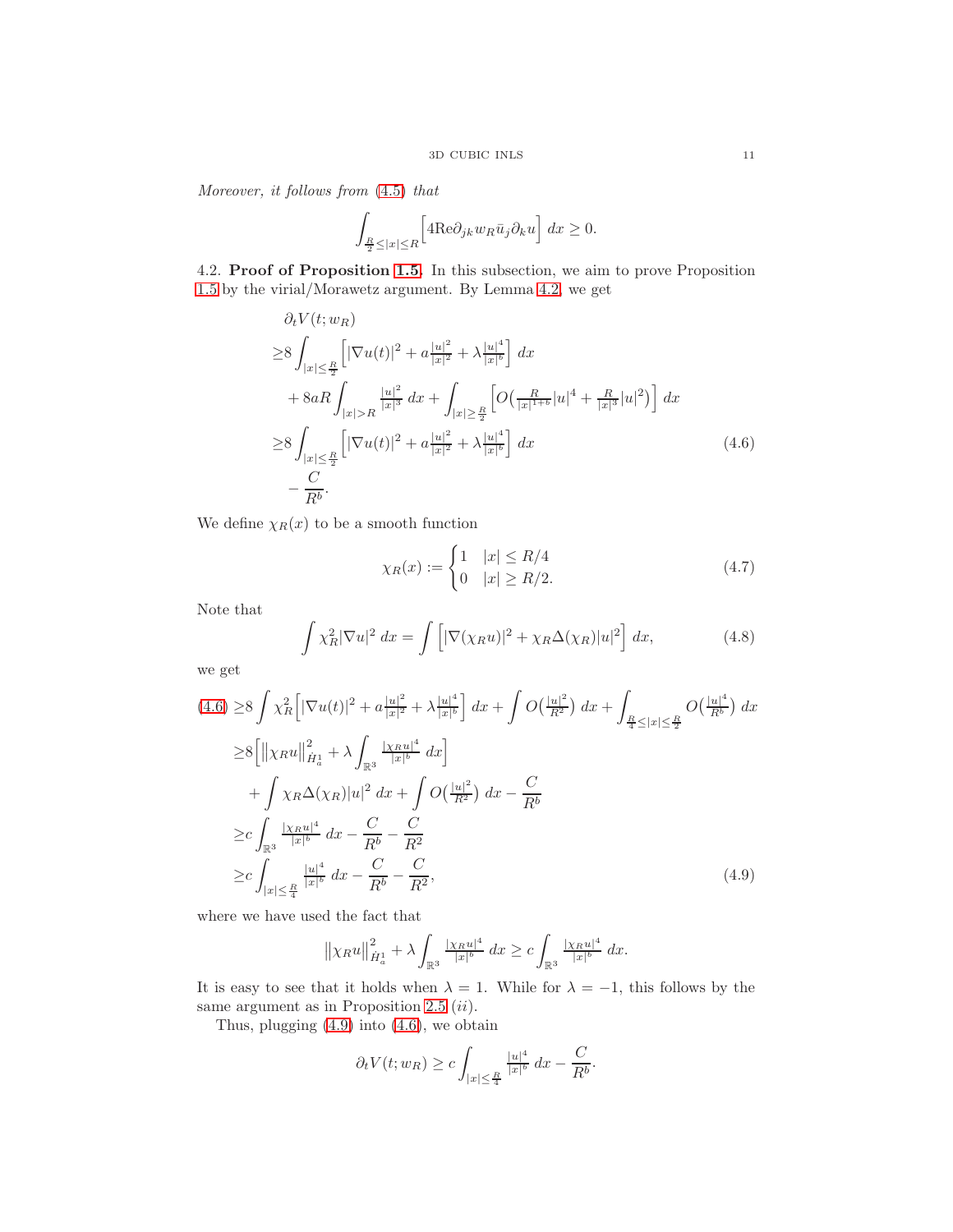Using the fundamental theorem of calculus on an interval  $[0, T]$ , we have

$$
\int_0^T \int_{|x| \le \frac{R}{4}} \frac{|u|^4}{|x|^b} \, dx \, dt \lesssim \sup_{t \in [0,T]} |V(t, w_R)| + \frac{T}{R^b}.
$$

From Hölder's inequality,  $(4.1)$  and potential energy bound, we get

$$
\sup_{t \in \mathbb{R}} |V(t, w_R)| \lesssim R.
$$

Thus, we obtain

$$
\frac{1}{T} \int_0^T \int_{|x| \le \frac{R}{4}} |u(t,x)|^{p+1} \, dx \, dt \lesssim \frac{R}{T} + \frac{1}{R^b},
$$

which is accepted. Hence we conclude the proof of Proposition [1.5.](#page-3-4)

### **APPENDIX**

In this appendix, we will establish the interaction Morawetz estimate for the solution to [\(1.1\)](#page-0-0) with  $\lambda = 1$ . As an application, we give a simple proof for the scattering theory for [\(1.1\)](#page-0-0) with  $\lambda = 1$  but  $a > 0$ .

<span id="page-11-0"></span>**Theorem 4.3** (Interaction Morawetz estimate). Let  $a > 0$ ,  $0 < b < 1$  and  $u$ :  $\mathbb{R} \times \mathbb{R}^3 \to \mathbb{C}$  solve [\(1.1\)](#page-0-0) with  $\lambda = 1$  and  $u_0 \in H^1(\mathbb{R}^3)$ . Then, there holds

$$
||u||_{L_{t,x}^{4}(\mathbb{R}\times\mathbb{R}^{3})} \leq C(M(u_{0}), E(u_{0})). \tag{4.10}
$$

Interpolating this with  $||u||_{L_t^{\infty}L_x^6} \lesssim ||u||_{L_t^{\infty}\dot{H}^1} \lesssim \sqrt{E(u_0)}$  implies

$$
||u||_{L_t^6 L_x^{\frac{9}{2}}(\mathbb{R} \times \mathbb{R}^3)} \leq C(M(u_0), E(u_0)).
$$

As a consequence, the global solution u to [\(1.1\)](#page-0-0) with  $\lambda = 1$  scatters.

**Remark 4.4.** For the higher dimension case  $d \geq 4$ , one can also obtain the interaction Morawetz estimate

$$
\left\| |\nabla|^{-\frac{d-3}{4}} u \right\|_{L^4_{t,x}(\mathbb{R} \times \mathbb{R}^d)} \le C\big(M(u_0), E(u_0)\big),\tag{4.11}
$$

where  $u : \mathbb{R} \times \mathbb{R}^d \to \mathbb{C}$  solves  $i\partial_t u - \mathcal{L}_a u = |x|^{-b} |u|^{p-1}u$  with  $a > -\frac{(d-2)^2}{4} + \frac{1}{4}$  and  $b > 0$ . Compared with dimension three case and higher dimension case, we can get the interaction Morawetz estimate for some negative  $a$  in higher dimension cases.

To prove Theorem [4.3,](#page-11-0) we first consider that the function  $u(t, x)$  solves

$$
i\partial_t u + \Delta u = F(t, x), \quad (t, x) \in \mathbb{R} \times \mathbb{R}^3. \tag{4.12}
$$

Define Morawetz action

$$
M_w(t) := 2\mathrm{Im}\int_{\mathbb{R}^3} \nabla w(x) \cdot \nabla u(x)\bar{u}(x) dx.
$$
 (4.13)

A simple computation shows

<span id="page-11-1"></span>Lemma 4.5 (Morawetz identity). There holds

$$
\frac{d}{dt}M_w(t) = \int_{\mathbb{R}^3} (-\Delta \Delta w)|u|^2 dx + 4 \int_{\mathbb{R}^3} w_{jk} \operatorname{Re}(\partial_j \bar{u} \partial_k u) dx + 2 \int_{\mathbb{R}^3} w_j(x) \{F, u\}^j_p dx
$$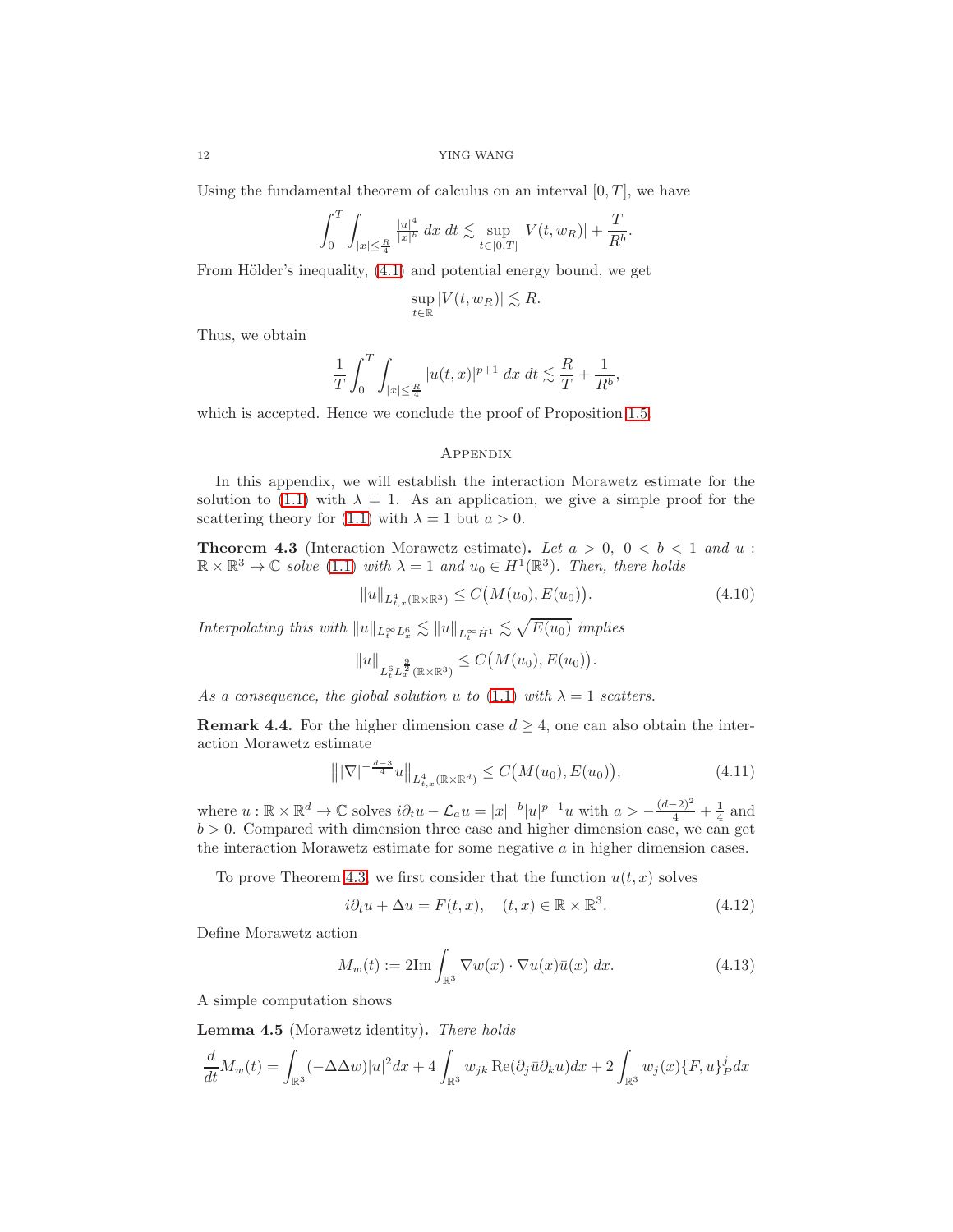where  $\{f, g\}_P = \text{Re}(f\nabla \bar{g} - g\nabla \bar{f})$ , and repeated indices are implicitly summed. Es-pecially, if u solves [\(1.1\)](#page-0-0) with  $\lambda = 1$ , then

$$
\frac{d}{dt}M_w(t) = \int_{\mathbb{R}^3} \left[ (-\Delta \Delta w)|u|^2 + 4 \operatorname{Re}(\bar{u}_j u_k) w_{jk} + 4a \frac{x \cdot \nabla w}{|x|^4} |u|^2 \right] dx \n+ b \int_{\mathbb{R}^3} \frac{x \cdot \nabla w}{|x|^{2+b}} |u|^4 dx + \int_{\mathbb{R}^3} \Delta w(x) \frac{|u|^4}{|x|^b} dx.
$$
\n(4.14)

Taking  $w(x) = |x|$ , one can obtain the standard Morawetz inequality.

<span id="page-12-0"></span>**Lemma 4.6** (Classical Morawetz inequality). Let  $a > 0$ ,  $0 < b < 1$  and  $u$ :  $\mathbb{R} \times \mathbb{R}^3 \to \mathbb{C}$  solve [\(1.1\)](#page-0-0) with  $\lambda = 1$  and  $u_0 \in H^1(\mathbb{R}^3)$ . Then, there holds

$$
\int_{\mathbb{R}} \int_{\mathbb{R}^3} \left( \frac{|u(t,x)|^2}{|x|^3} + \frac{|u(t,x)|^4}{|x|^{1+b}} \right) dx dt \le C(M(u_0), E(u_0)). \tag{4.15}
$$

Define the Morawetz action center  $y$  as

$$
M_w^y(t) := 2\mathrm{Im}\int_{\mathbb{R}^3} \nabla w(x - y) \cdot \nabla u(x)\bar{u}(x) dx.
$$
 (4.16)

Now, we define the interaction Morawetz action by

$$
M^{Int}(t) := \int_{\mathbb{R}^3} |u(y)|^2 M_w^y(t) dy
$$
  
=2Im  $\iint_{\mathbb{R}^3 \times \mathbb{R}^3} |u(y)|^2 \nabla w(x - y) \cdot \nabla u(x) \bar{u}(x) dx dy.$  (4.17)

Note that

$$
\partial_t(|u|^2) = 2\mathrm{Im}(-\Delta u\bar{u} + F\bar{u}) = -2\partial_j \mathrm{Im}(\partial_j u\bar{u}) + 2\mathrm{Im}(F\bar{u}),
$$

this together with Lemma [4.5](#page-11-1) implies

$$
\frac{d}{dt}M^{Int}(t) = \int_{\mathbb{R}^3} \partial_t (|u(y)|^2) M_w^y(t) dy + \int_{\mathbb{R}^3} |u(y)|^2 \frac{d}{dt} M_w^y(t) dy
$$

$$
= -4 \iint \text{Im}(\partial_j u \bar{u})(y) w_{jk}(x-y) \text{Im}(\partial_k u \bar{u})(x) dx dy \qquad (4.18)
$$

$$
+4\iint\limits_{c,c} \text{Im}(F\bar{u})(y)\nabla w(x-y)\cdot \text{Im}(\nabla u\bar{u})(x) dx dy \qquad (4.19)
$$

$$
+\iint (-\Delta\Delta w)(x-y)|u(x)|^2|u(y)|^2 dx dy \qquad (4.20)
$$

$$
+4\iint |u(y)|^2 w_{jk}(x-y) \operatorname{Re}(\partial_j \bar{u}\partial_k u)(x) dx dy \qquad (4.21)
$$

$$
+ 2 \iint |u(y)|^2 w_j(x-y) \{F, u\}_P^j(x) \, dx \, dy. \tag{4.22}
$$

Hence, taking  $w(x-y) = |x-y|$ , one can obtain the interaction Morawetz identity.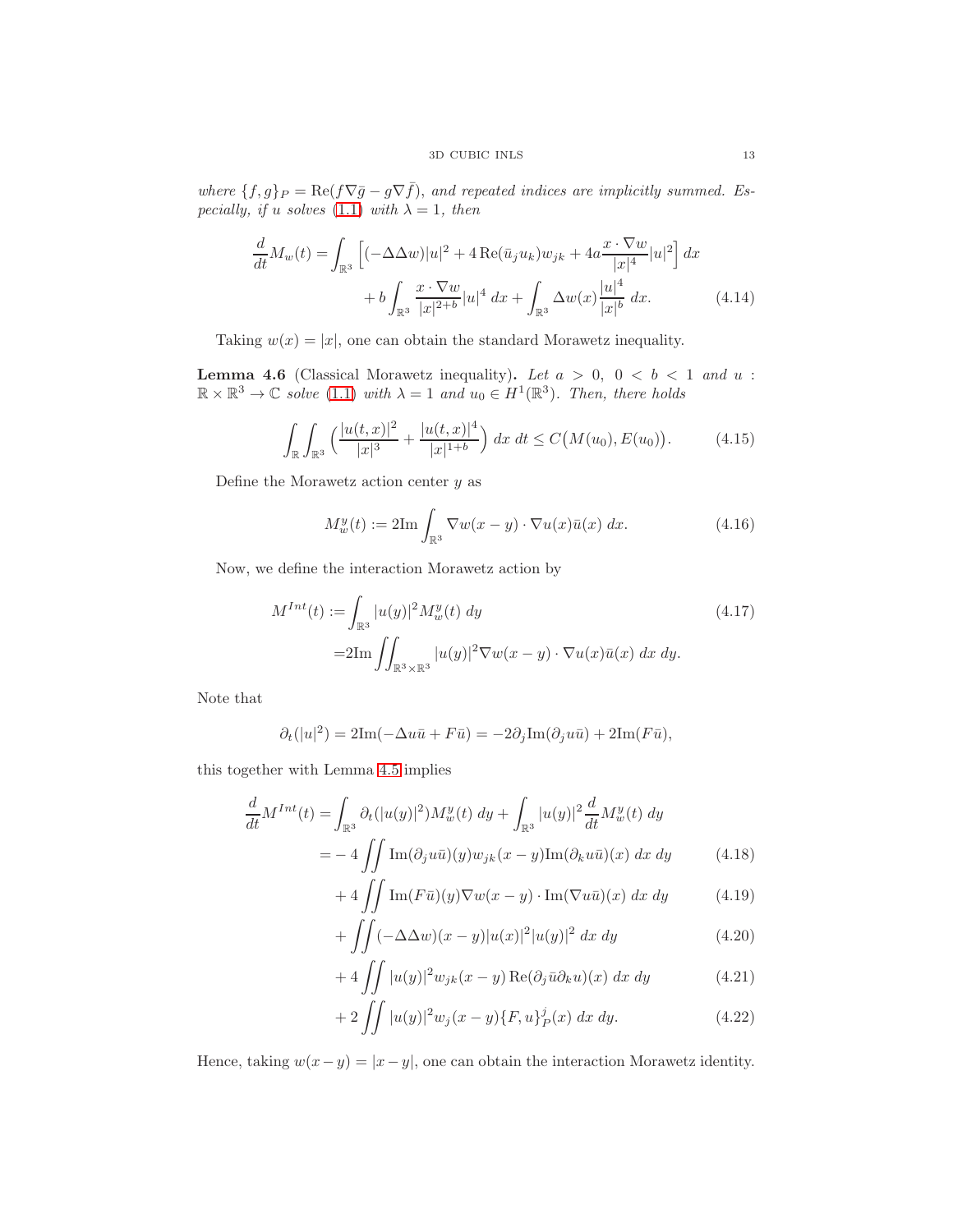**Lemma 4.7** (Interaction Morawetz identity). Assume that  $u : \mathbb{R} \times \mathbb{R}^3 \to \mathbb{C}$  solves  $(1.1)$  with  $\lambda = 1$ , then

$$
\frac{d}{dt}M^{Int}(t)
$$
\n
$$
= -4 \iint \text{Im}(\partial_j u \bar{u})(y) \left( \frac{\delta_{jk}}{|x-y|} - \frac{(x-y)_j (x-y)_k}{|x-y|^3} \right) \text{Im}(\partial_k u \bar{u})(x) dx dy \quad (4.23)
$$

$$
+4\iint |u(y)|^2 \left(\frac{\delta_{jk}}{|x-y|} - \frac{(x-y)_j(x-y)_k}{|x-y|^3}\right) \text{Re}(\partial_j \bar{u}\partial_k u)(x) dx dy \qquad (4.24)
$$

$$
+ c \int_{\mathbb{R}^3} |u(x)|^4 dx \tag{4.25}
$$

$$
+ 4 \int \int |u(y)|^2 \frac{x}{|x|^4} \cdot \frac{x-y}{|x-y|} |u(x)|^2 dx dy \tag{4.26}
$$

$$
+ b \int \int |u(y)|^2 \frac{x}{|x|^{2+b}} \cdot \frac{x-y}{|x-y|} |u(x)|^4 dx dy \tag{4.27}
$$

$$
+ 2 \iint |u(y)|^2 \frac{|u(x)|^4}{|x|^b} dx dy.
$$
 (4.28)

By the same argument as in Killip-Visan [\[22\]](#page-14-23), we know that

<span id="page-13-8"></span><span id="page-13-7"></span>
$$
(4.23) + (4.24) \ge 0.
$$

On the other hand, by the definition of  $M^{Int}(t)$ , we know that

$$
|M^{Int}(t)| \lesssim ||u(t)||_{L_x^2}^3 ||u(t)||_{\dot{H}^1} \leq C(M(u_0), E(u_0)).
$$

Hence, we obtain

$$
\int_{\mathbb{R}} \int_{\mathbb{R}^3} |u(t,x)|^4 \, dx \, dt
$$
\n
$$
\leq 2 \sup_{t \in \mathbb{R}} |M^{Int}(t)| + \|u_0\|_{L_x^2}^2 \int_{\mathbb{R}} \int_{\mathbb{R}^3} \left( \frac{|u(t,x)|^2}{|x|^3} + \frac{|u(t,x)|^4}{|x|^{1+b}} \right) dx \, dt
$$
\n
$$
\lesssim C \big( M(u_0), E(u_0) \big),
$$

where we have used Lemma [4.6.](#page-12-0) Therefore, we conclude the proof of Theorem [4.3.](#page-11-0)

#### **REFERENCES**

- <span id="page-13-5"></span>[1] J. Belmonte-Beitia, V. M. Pérez-García, V. Vekslerchik, and P. J. Torres. Lie symmetries and solitons in nonlinear systems with spatially inhomogeneous nonlinearities. Physical Review Letters, 98(6):064102, 2007. [3](#page-2-3)
- <span id="page-13-4"></span>[2] N. Burq, F. Planchon, J. Stalker and A. S. Tahvildar-Zadeh, Strichartz estimates for the wave and Schrödinger equations with the inverse-square potential. J. Funct. Anal.,  $203(2003)$ , 519-549. [3,](#page-2-3) [6](#page-5-5)
- <span id="page-13-1"></span>[3] L. Campos, Scattering of radial solutions to the inhomogeneous nonlinear Schrödinger equation, Nonlinear Analysis, 202(2021), 112118. [2,](#page-1-2) [9](#page-8-2)
- <span id="page-13-0"></span>[4] L. Campos and M. Cardoso, A Virial-Morawetz approach to scattering for the non-raidal inhomogeneous NLS, arXiv: 2104.11266v1. [1,](#page-0-1) [2,](#page-1-2) [3,](#page-2-3) [4,](#page-3-5) [5](#page-4-2)
- <span id="page-13-6"></span>[5] L. Campos and C. M. Guzmán, On the inhomogeneous NLS with inverse-square potential. arXiv: 2101.08770v1. [3,](#page-2-3) [4,](#page-3-5) [6](#page-5-5)
- <span id="page-13-2"></span>[6] T. Cazenave, Semilinear Schrödinger equations. Courant Lecture Notes in Mathematics, Vol. 10. New York: New York University Courant Institute of Mathematical Sciences, 2003. ISBN: 0-8218-3399-5. [2](#page-1-2)
- <span id="page-13-3"></span>[7] T. Cazenave and F. Weissler, The Cauchy problem for the critical nonlinear Schrödinger equation in  $H^s$ . Nonlinear Anal. 14(1990), 807-836. [2](#page-1-2)

<span id="page-13-9"></span>